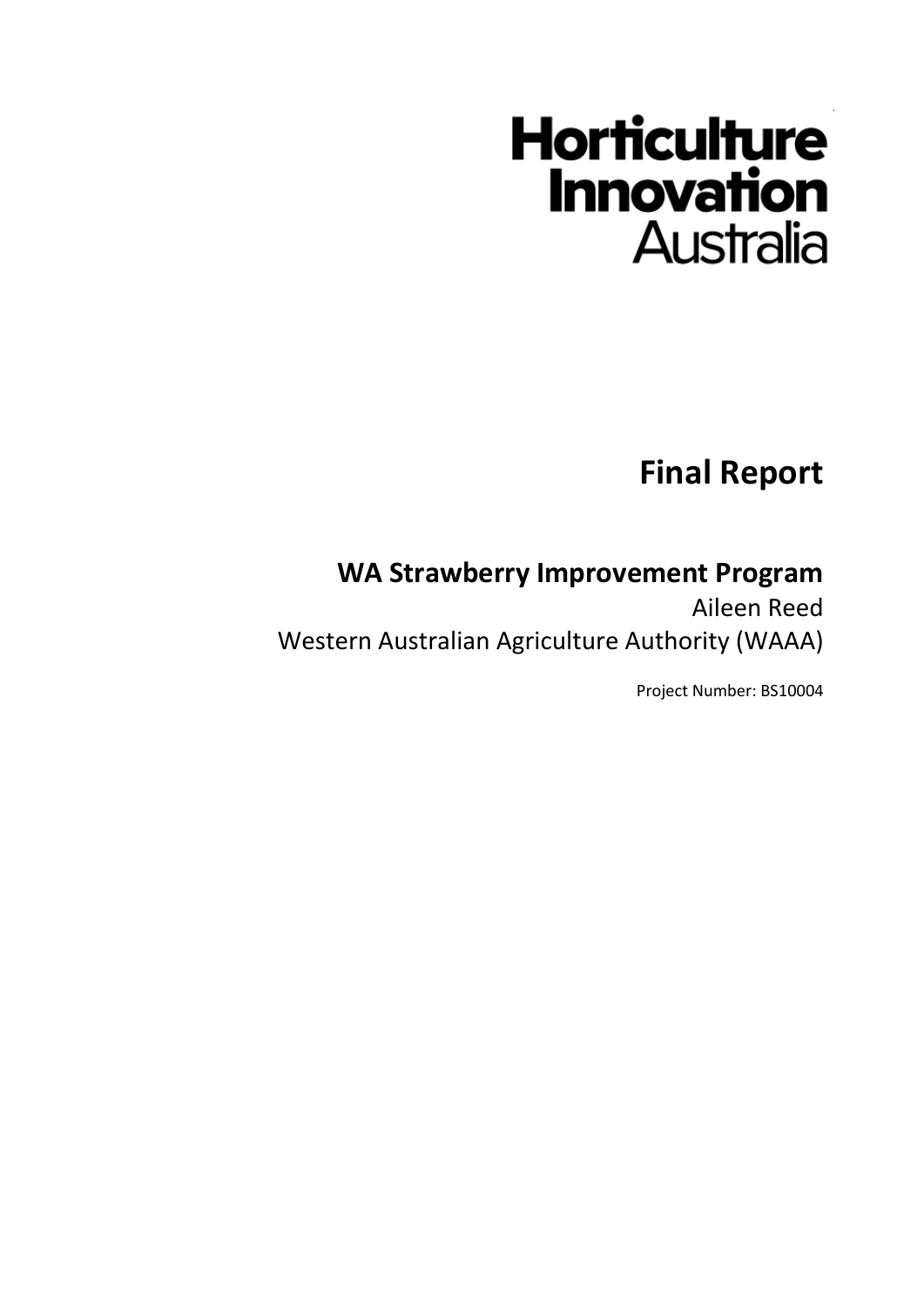#### **BS10004**

This project has been funded by Horticulture Innovation Australia Limited with co-investment from the Strawberry Growers Associations of Western Australia Inc., Western Australian Agriculture Authority (WAAA), The Department of Agriculture and Fisheries (DAF) the strawberry levy, and funds from the Australian Government.

Horticulture Innovation Australia Limited (Hort Innovation) makes no representations and expressly disclaims all warranties (to the extent permitted by law) about the accuracy, completeness, or currency of information in *WA Strawberry Improvement Program.*

Reliance on any information provided by Hort Innovation is entirely at your own risk. Hort Innovation is not responsible for, and will not be liable for, any loss, damage, claim, expense, cost (including legal costs) or other liability arising in any way (including from Hort Innovation or any other person's negligence or otherwise) from your use or non-use of *WA Strawberry Improvement Program*, or from reliance on information contained in the material or that Hort Innovation provides to you by any other means.

ISBN 978 0 7341 3905 4

Published and distributed by: Horticulture Innovation Australia Limited Level 8, 1 Chifley Square Sydney NSW 2000 Tel: (02) 8295 2300 Fax: (02) 8295 2399

© Copyright 2016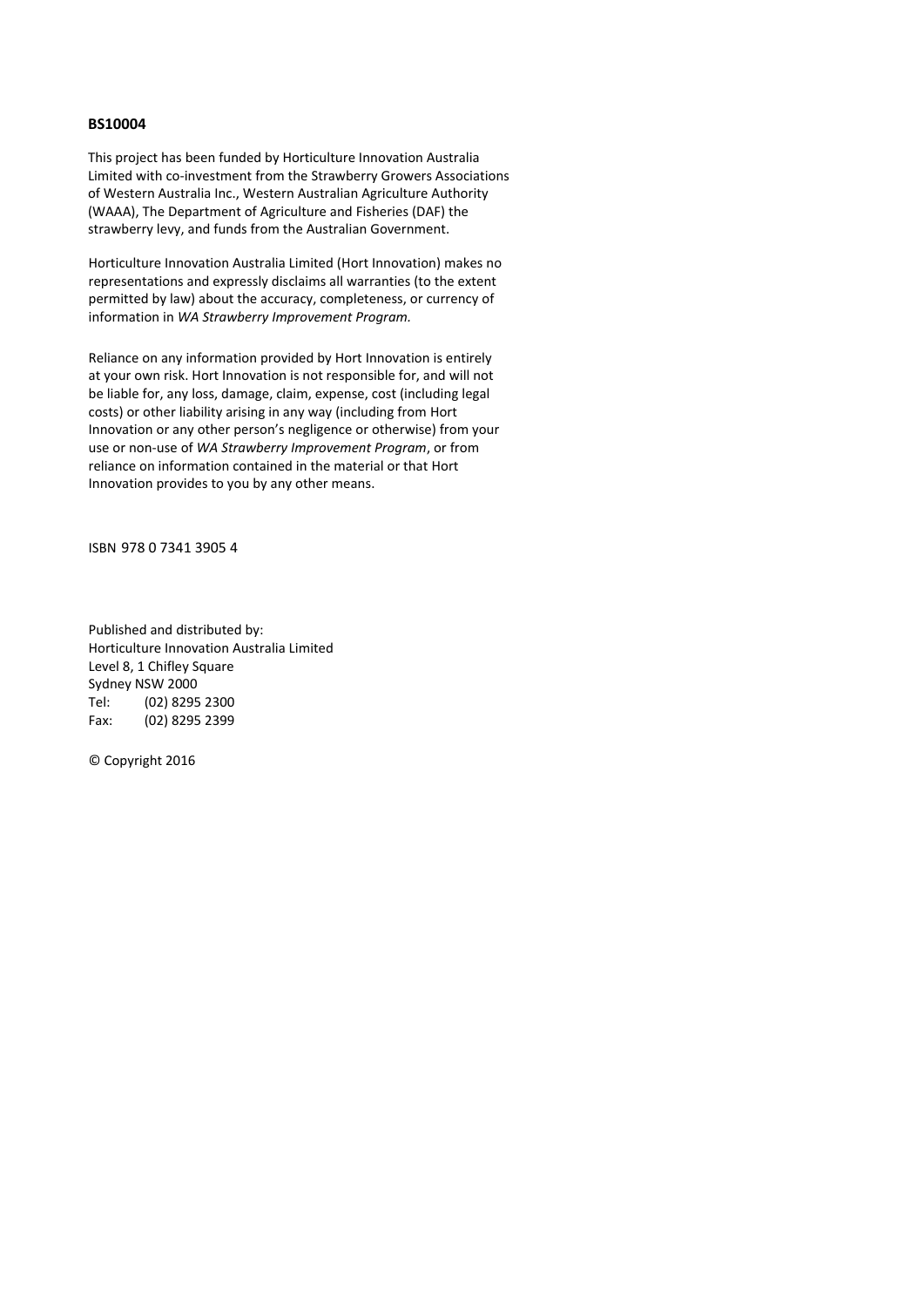# **Contents**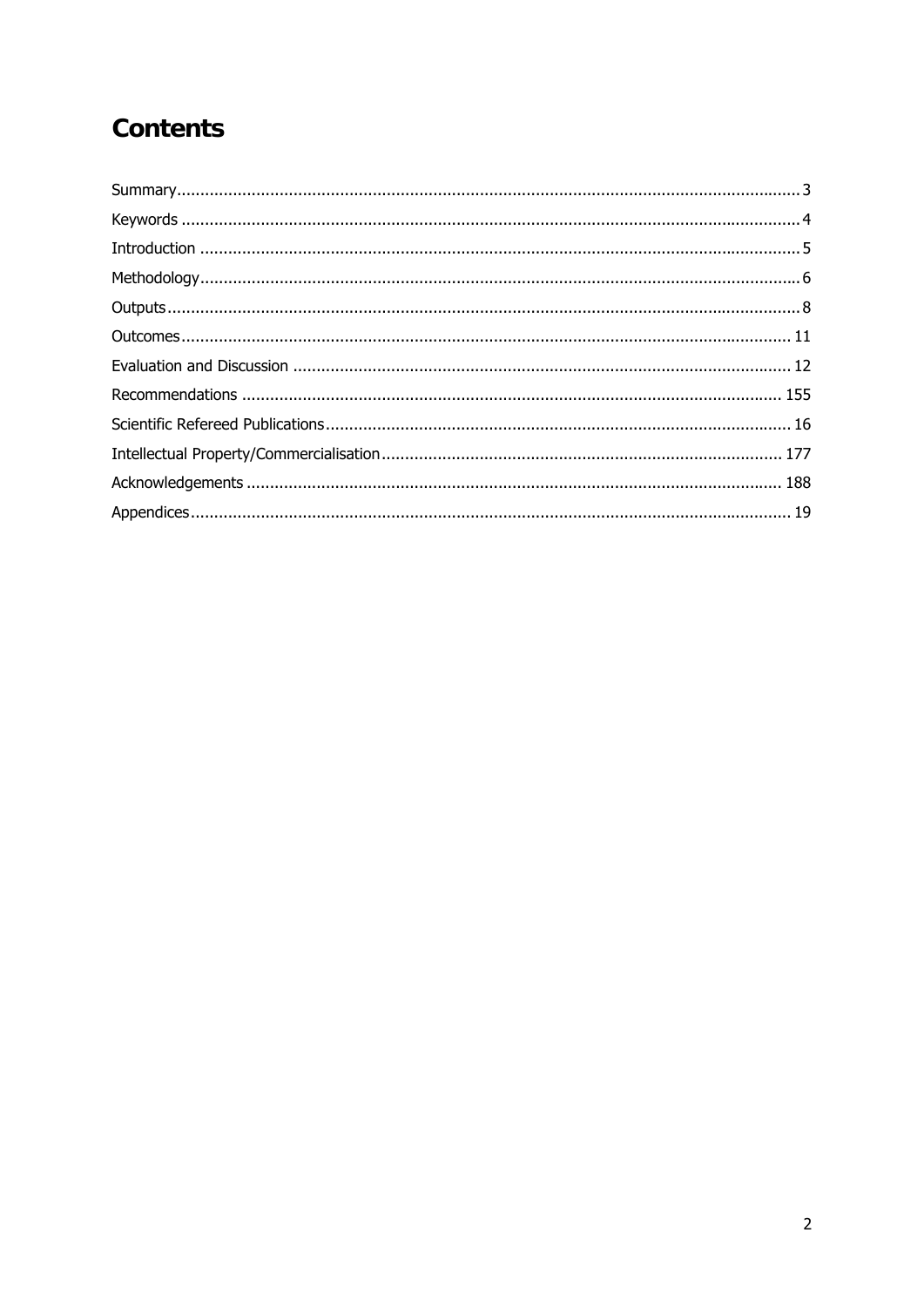# **Summary**

This project comprised part of the national strawberry breeding program which also has breeding projects located in Queensland (northern node) and Victoria (southern node).

New seed was imported annually into Western Australia (WA) from each of the northern and southern node breeding projects, germinated at South Perth and subsequently planted in the field at Wanneroo to evaluate under local growing conditions.

This project's concept, to grow and evaluate seedlings in the location where new selections would be used for commercial strawberry production, seemed logical and simple. However, the reality was much more challenging due to peaks in labour requirements not accommodated easily by reduction of available technical support, and the project's location over two sites – the nursery with glasshouses in South Perth and the trial site on a commercial property at Wanneroo, about 32km north.

The project began in early 2011 and was concluded in January 2015, reduced by a year due to severe over-summering casualties and labour issues.

The fruiting pattern in many of the selections from the southern node was unfavourable in Western Australia. Typically, the plants had barely any fruit until September, then produced a huge burst of undersize fruit. Seedlings from the northern node had a much better spread of flowering and wide variation in how the fruit was displayed.

Most of the southern node fruit lay flat on the black plastic whereas the fruit on a large proportion of the northern node plants was held aloft. These characteristics will be important considerations if robotic harvesting is introduced which relies on the majority of fruit hanging down.

In 2014, the southern node fruit size and shape changed dramatically for the better, but flavour and softness were disappointing. In that season the northern node presented three promising lines, but disappointingly most were lost over the hot summer period.

There were real signs of progress with several lines consistently outperforming Albion (our comparator) in terms of flavour. If the problem of over-summering could be solved and yields evaluated we might have some winners. However, each year when promising lines were carried forward we saw a major decline in fruit size and shape in the following season. This is a concern and may indicate more work is required to determine if this is simply the result of heat stress over summer or if some other processes or conditions are required for successful vegetative propagation.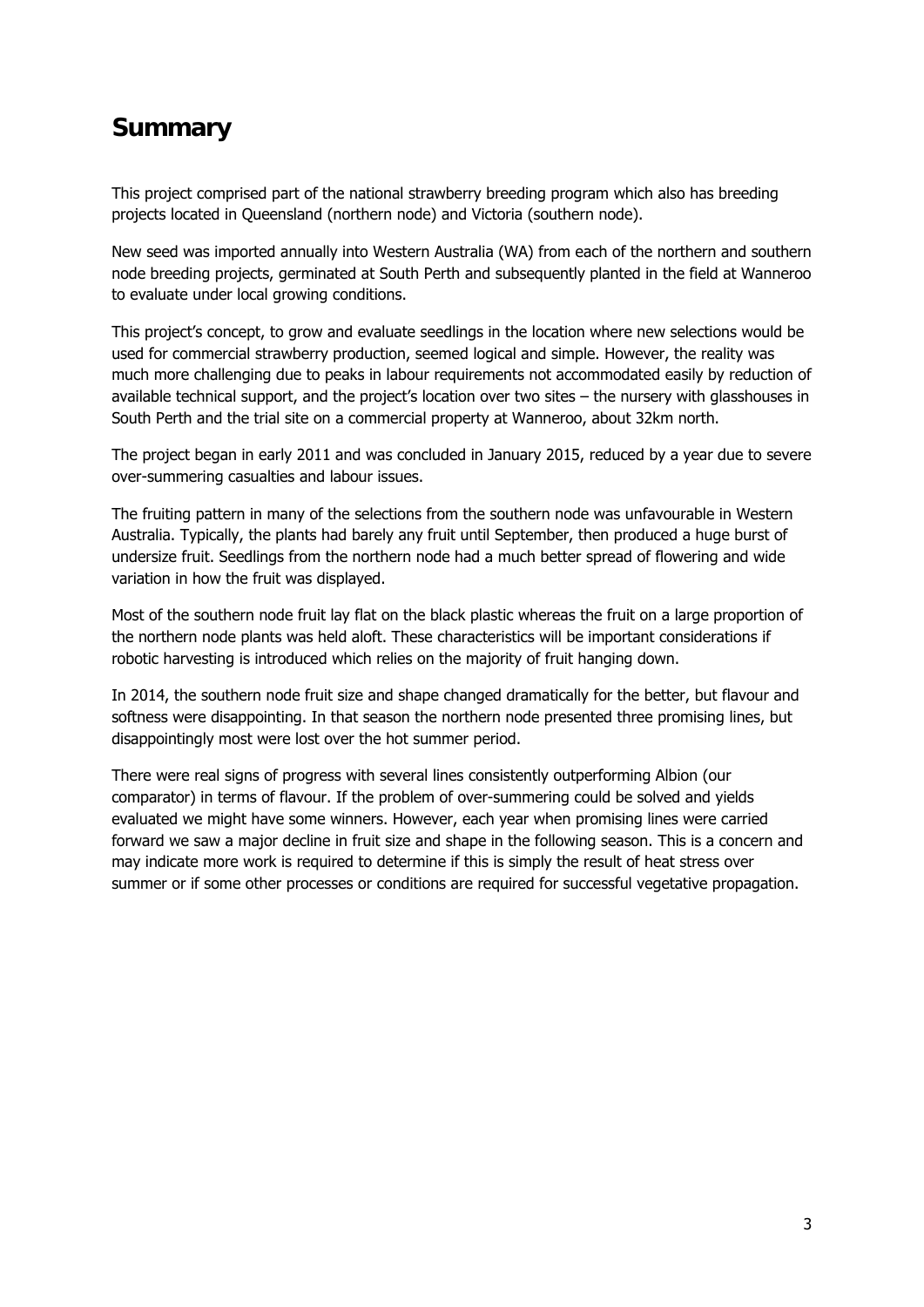# **Keywords**

Strawberry; breeding program; variety selection; northern node; southern node; short-day; dayneutral; robotic harvesting; seedlings; runnering; tipping; advanced lines; heat stress; flavour; Fusarium; Gnomoniopsis.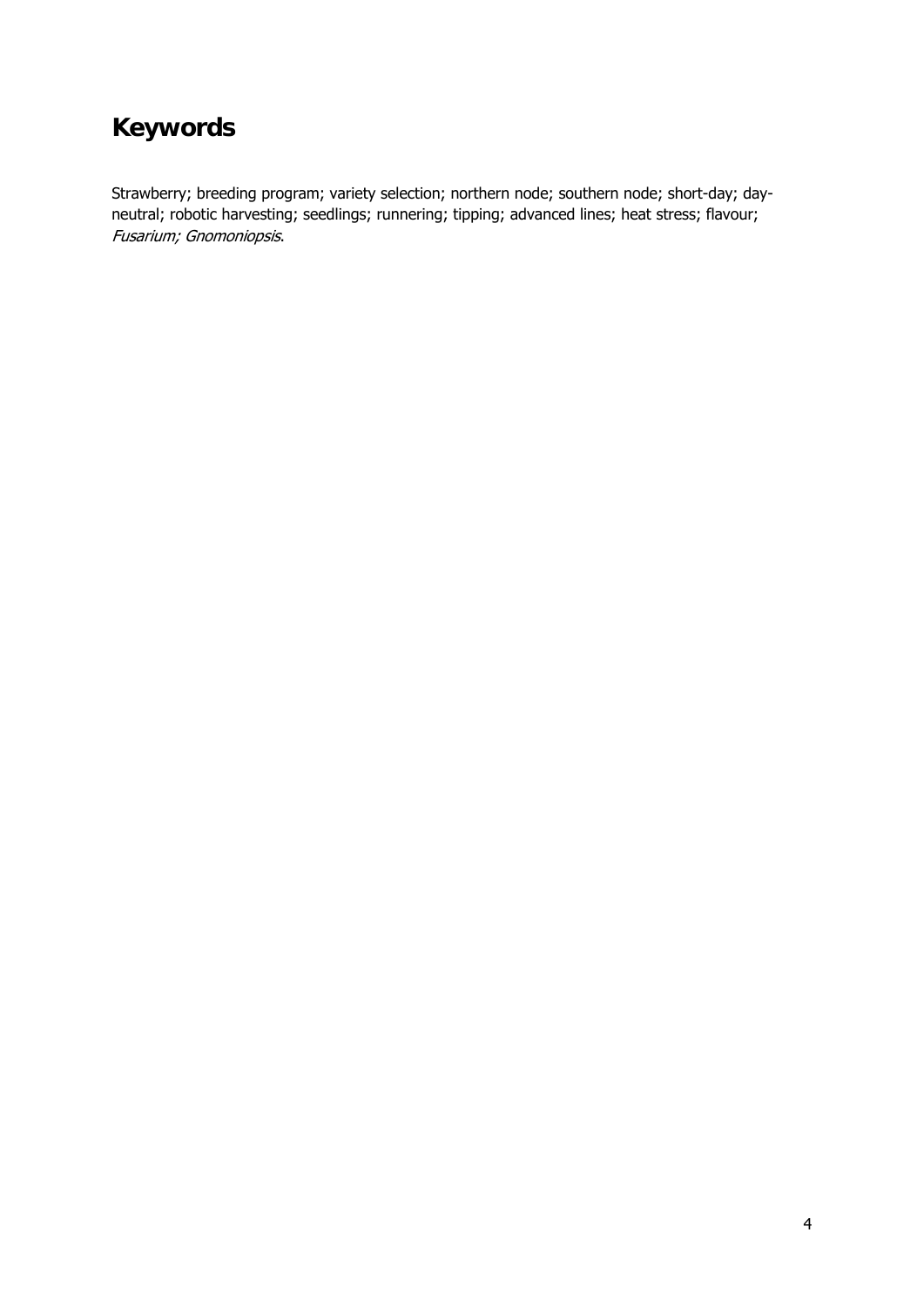# **Introduction**

Western Australia has the third largest strawberry industry in Australia by volume and value after Queensland and Victoria, with about 270ha grown commercially. Camarosa has been the dominant variety for several years but its share is declining in favour of Festival. These are both short-day varieties. Day-neutral varieties have changed from a mix of Selva, Diamante and Aromas in 2004 to a combination of Albion and San Andreas in 2014, almost all grown in the Albany/Mount Barker area.

All of these varieties are products of the University of California (UC) or University of Florida (UF) breeding programs and are well adapted to production locations near Perth (32 degrees south latitude) and near Albany (35 degrees south). There has been almost no penetration of Australianbred varieties in WA since Kiewa in 2004 despite WA being a regional evaluation site for the Temperate (Victorian Department of Primary Industries) breeding program since 1992.

Possible reasons for this low level of adoption of Australian-bred varieties include:

- 1. UC varieties are well adapted to WA's Mediterranean climate due to breeding and selection in a similar climate in California.
- 2. The population of new short-day (SD) selections evaluated annually from the former Temperate breeding program was too small at 40–80 annually to identify superior material.
- 3. New short-day selections from the former Temperate program for evaluation in WA were derived from a population of 250 plants that had already been selected from a mass population of 7000 seedlings in Victoria. It is likely that this first selection rejected many that may have been well adapted to a Mediterranean climate.
- 4. Runners of new short-day selections almost always arrived too late (May) for fair comparison with UC commercial varieties in field evaluation plots.
- 5. The evaluation process for day-neutral (DN) varieties in WA tested even fewer selections than the SD program, relying on the assumption that advanced selections that performed well in Victoria would do so also in Albany. This may have been false, given the relative success of Albion in Albany compared with Victoria.

This project aimed to address these weaknesses by growing seed directly from both the northern and southern node breeding projects at Wanneroo, the major strawberry Western Australian growing area, and selecting and evaluating progeny at an early stage.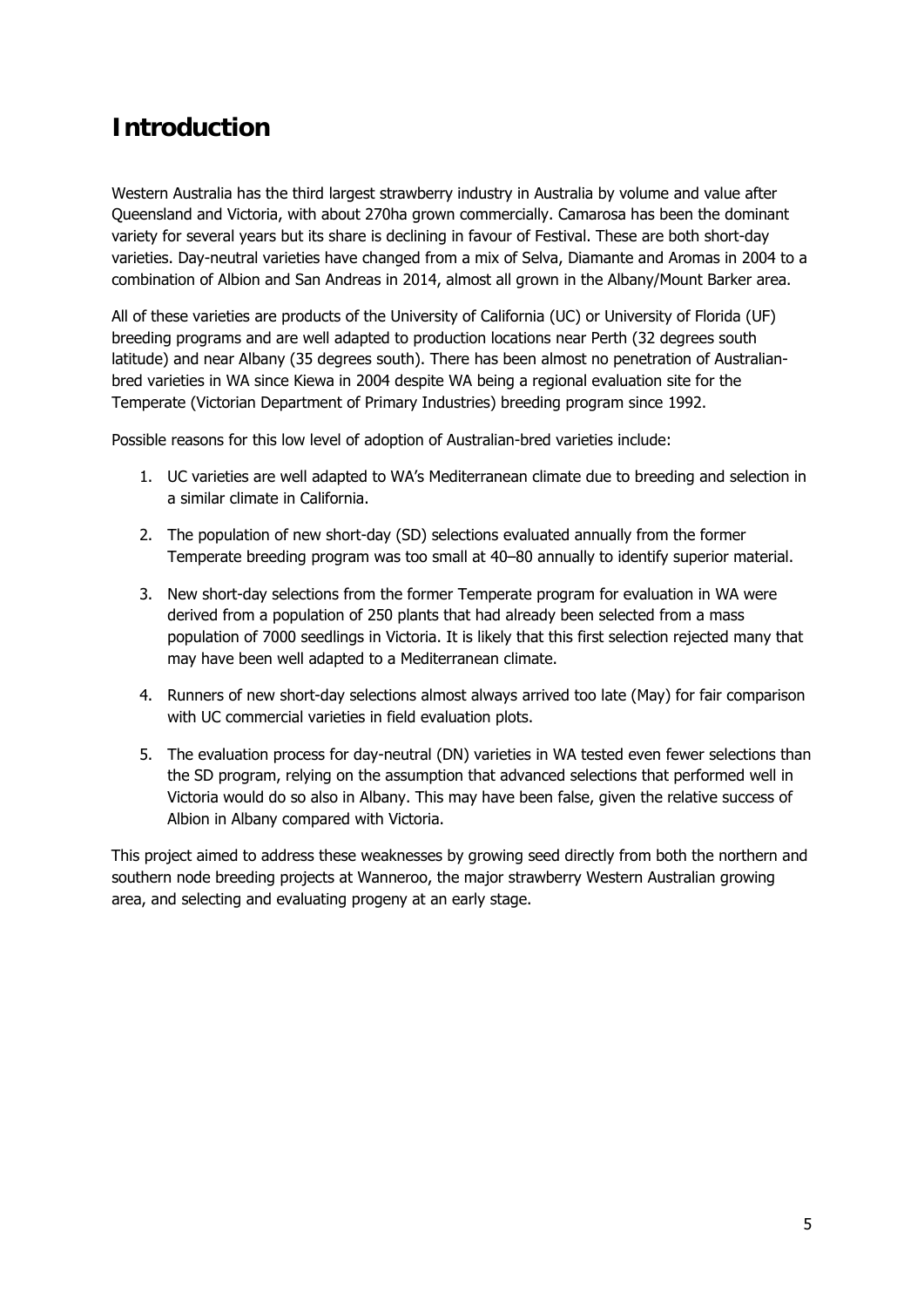# **Methodology**

All seed received for germination from Queensland (northern node) and Victoria (southern node) was scarified prior to planting by immersion in concentrated sulphuric acid for 8 minutes followed by rinsing with water. About 500 seeds (maximum) per tray were planted by scattering on the surface of the soil-less media (peat/sand/perlite).

To be ready for planting out at the appropriate time, seed was sown in early to mid-January each year. Seedlings were progressively pricked out into 42-cell plug trays when they had a minimum of two true leaves and grown on in the DAFWA South Perth nursery before planting out in the field at Wanneroo in April/May.

Each year seedlings were evaluated for a range of parameters including plant vigour, disease susceptibility and the fruiting characters of productivity, flavour, shape, firmness and colour. Fruit was assessed weekly and superior plants tagged using bamboo stakes. Plants that were obviously inferior were removed as the season progressed for easier management.

Each year some lines did not flower at all and were also removed. At the end of each season the best performing seedlings were held over for runnering, so approximately five plants of each could be planted out for more detailed assessment the following season.

### *2011*

The project was offered a small amount of seed from the northern node for a 'practice run' at the end of 2010. That seed was germinated, grown on and planted out on 7 April 2011. The total planting comprised 362 seedlings from this seed plus an additional 75 plants, also from the northern node, grown from seed supplied in 2009 (see Appendices, Table 1). The additional plants had been grown in pots at DAFWA Albany during 2010 and then moved to South Perth for propagation and planting out with the other seedlings in 2011. These seedlings were from crosses of 04.290 x 06.219, 06.219 x 06.262, 07.295 x 06.019 and 06.079 x 04.097.

We provided detailed feedback on each line to help guide the breeders. The date of first flowering was recorded and fruit was assessed at least twice before any line was discarded.

### *2012*

Seed from both the northern and southern nodes was sown on 9 January 2012. The northern seed was slower to germinate and some lines had very low germination rates.

The trial experienced an outbreak of fungus gnats followed by some damping off which was treated with Vecto-Bac<sup>®</sup> and Banrot<sup>®</sup>, but plant losses meant numbers were down on expectations. To increase numbers we supplemented with seedling plugs sent from the southern node in March (Appendices, Table 2).

A total of 2662 seedlings were planted out (885 from the southern node, 192 from the northern node and the balance of 1585 seedlings sent direct from the southern node) on 2–3 May 2012 under Haygrove tunnels (Appendices, Table 3).

Assessments for the 2012 season concluded on 6 November as all fruit was then small and there was a very high incidence of damage from western flower thrips.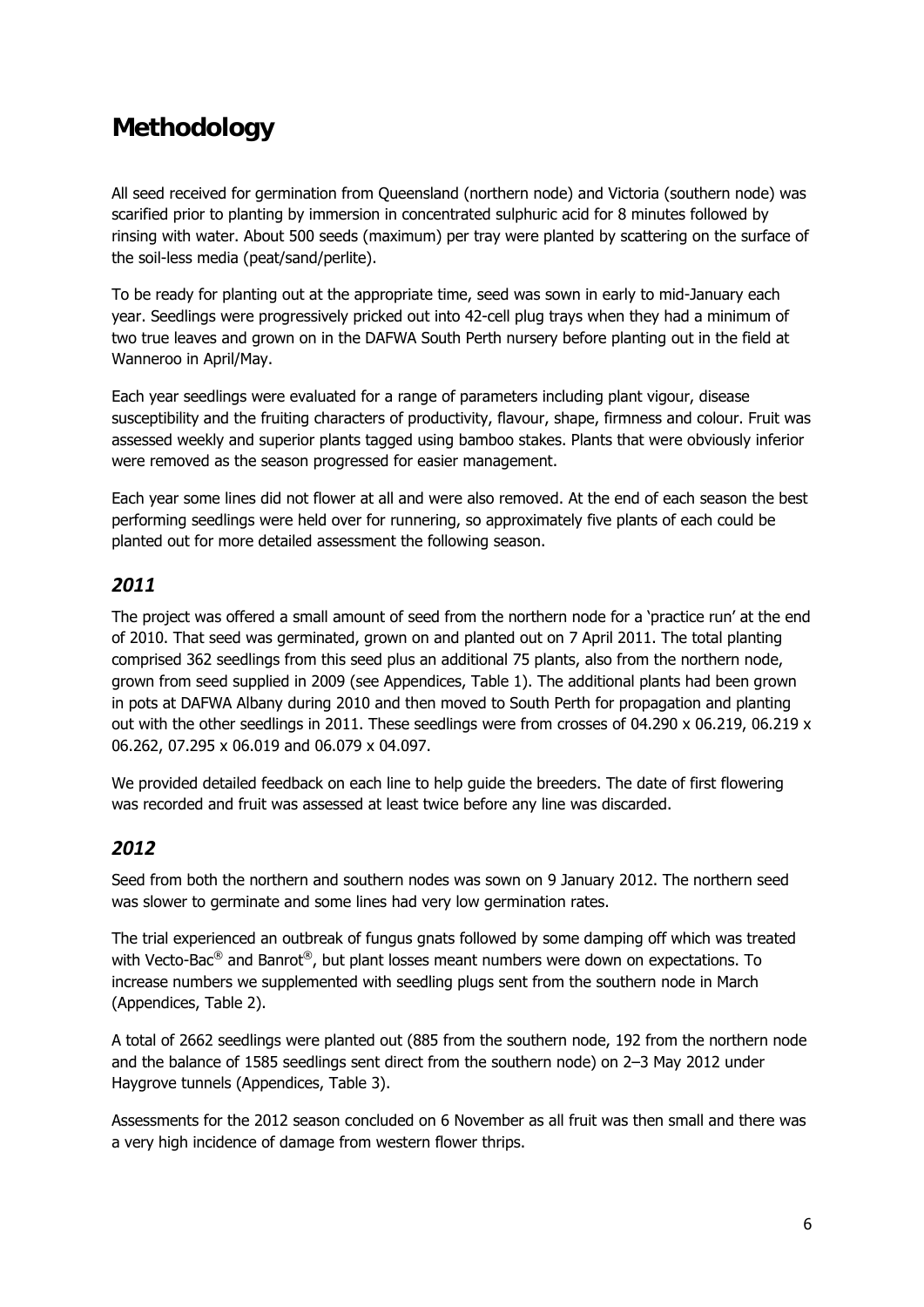### *2013*

Seed was received as indicated in Tables 4 and 5 (Appendices) from the southern and northern nodes and planted out in the week beginning 14 January.

Seedlings were planted out (3875 from the southern node and 3022 from the northern node) on 18–19 April 2013 and left uncovered. The incidence of *Botrytis* and rain proved quite damaging in the early part of the growing season, not helped by the wettest September in 90 years.

Three advanced lines bred by Bruce Morrison, the previous breeder, were also planted, together with 16 lines carried forward from 2012.

#### *2014*

Seed was received as indicated in Tables 6 and 7 (Appendices) from the southern and northern nodes. Seed from the southern node arrived in two batches and was planted out in the weeks beginning 6 and 20 January.

Germination was good and 4875 seedling lines (3386 plants from Strawberries Australia Incorporated (SAI), Victoria, and 1489 plants from Department of Agriculture, Fisheries and Forestry (DAFF), Queensland, were planted out on 29 April 2014. After our experiences with problems from not using cloches in 2013, cloches were placed over the plants as soon as flowering and fruiting commenced. Assessments started at the end of July.

Survivors among the seedlings selected during 2013 were planted back into the field for the 2014 season. In addition, a few plants had runners that had been potted up, and these were also planted out (Appendices, Table 8). Any mother plants big and healthy enough were split into two (Appendices, Table 9).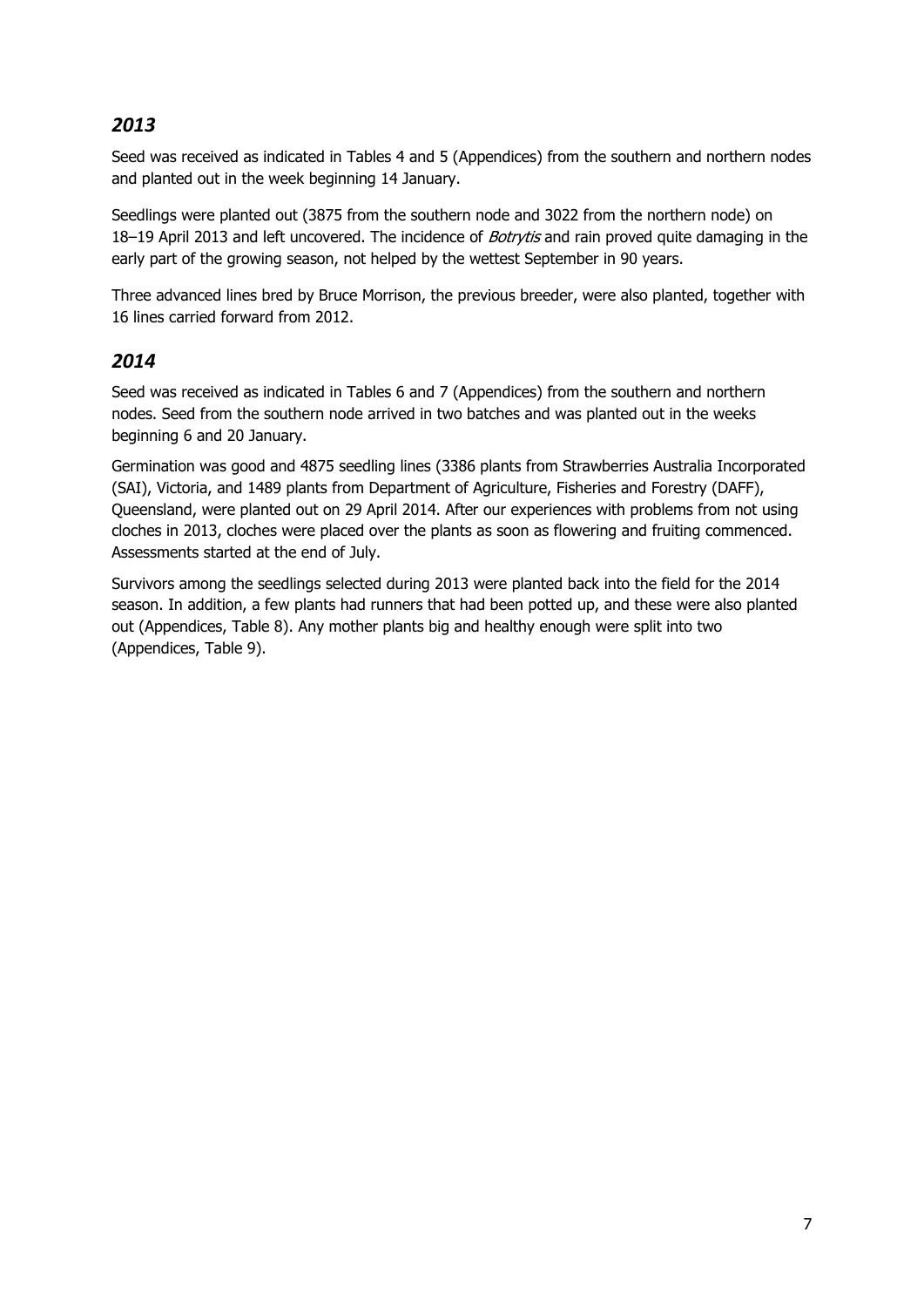# **Outputs**

### *2011*

Overall plant performance was satisfactory. There were some very prolific lines and generally fruit display and productivity were acceptable. Excessive berry softness and poor flavour were responsible for most discards. Some lines proved extremely susceptible to powdery mildew, and *Gnomoniopsis* and Fusarium also caused plant losses.

At the end of the 2011 season there were no suitable plants from the 2009 seed batch to go forward. Six seedlings, two each from families 3065, 3071 and 3229 from the 2010 seed, rated an average of 3 or higher (on a scale of 1−5) for flavour over the season and scored reasonably well on other parameters. As a 'practice run' for the next season, the plants were transferred from the field into pots in late November for runnering and tip propagation. They were very slow to produce runners and we considered whether it might be worth taking the best lines out earlier in the season to try and get better runner production. None of these vegetatively-propagated plants was intended to be assessed the following year.

### *2012*

Many lines were again late to fruit. The season was largely disappointing as there were no seedlings close in flavour or other quality characteristics to current commercial lines. A summary of results can be found in Table 10 (Appendices). From the progressive comments it can be seen that for some lines flavour improved as the season progressed, while for others it declined. One line had some interesting flavours but the berries were small. Given the poor start to the season, we shortlisted the best 20 lines for further evaluation in 2013. Unfortunately, fusarium crown rot was suspected as killing some plants, including both selected northern lines, so there were only 16 lines (Appendices, Table 11) from the southern node remaining. Each plant was dug out and taken back to the South Perth nursery for runnering and tip propagation for the 2013 season.

Each plant was divided into three to five crowns, transplanted into pots and placed under fog until recovered. They were then moved out to the climate-controlled nursery under overhead watering until the canopy covered the pot area, when they were placed on drippers and kept in the nursery for tipping. This worked well, but even with the few lines we had, nursery space was becoming scarce as the plants need to be spaced widely for runnering.

### *Advanced lines*

The project received two batches of 30 plants each of 10 advanced lines from the southern node which were being evaluated in all states using the same scoring system. One batch was planted at Wanneroo and the other at Albany.

At Wanneroo, three lines (BM1201, BM1202 and BM1203) started fruiting early with excellent berry size and flavour – close, if not equal to Albion, the comparator, but soon became misshapen with poor taste. This tends to indicate that they are unsuited to the warm WA climate. Several other lines were late to fruit but improved as the season progressed.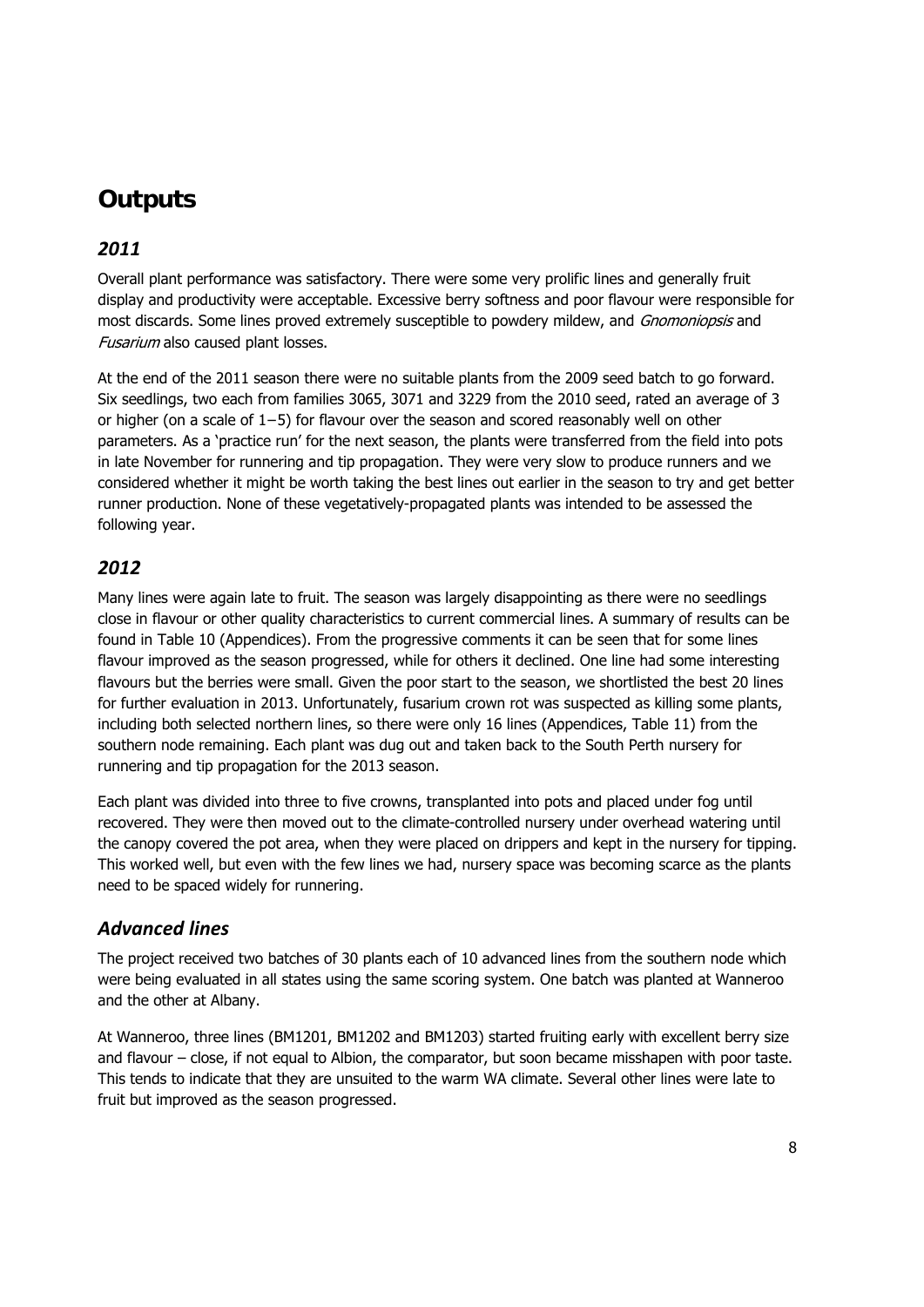We selected three lines (BM1202, BM1203 and BM1209) for further evaluation at Wanneroo in 2013. Those were taken to the greenhouse at South Perth for propagation by tips to avoid the problem of late arrival, which may have affected their productivity in 2012.

None of the Albany lines showed enough promise to be worthy of further evaluation. The weather was wet early in the season then very hot in January, so growing conditions overall were difficult there.

The project team thought it might re-evaluate all 10 lines at Manjimup (slightly colder climate) in 2013 with runners to be supplied from Wandin, Victoria, however after discussion with the breeder decided not to proceed.

#### **2013**

The pattern of fruiting from most southern node lines was again late, with most ripening in a small time window. Presumably due to the volume of fruit, they were mostly small. Most fruit lay flat on the plastic unlike northern node fruit that tended to be held in the air, above the plastic. The northern node lines, in general, fruited earlier and more steadily, but some did not fruit at all and were culled.

Table 11 (Appendices) shows the status of all lines as at 4 October 2013 where SAI indicates Strawberries Australia Incorporated as the source and DEEDI refers to the former Department of Employment, Economic Development and Innovation in Queensland, later the Department of Agriculture, Fisheries and Forestry (DAFF) and now the Department of Agriculture and Fisheries (DAF).

Only one of the northern subtropical lines was discarded, whereas most of the higher chilling lines were not performing well enough to be retained. As at 4 October 2013, the selection rate for seedlings from the southern node was 0.9%; for the high chill varieties from the northern node 1.5%; and for the subtropical node varieties 3.3%. If the higher chill seedlings had been raised in Victoria they might have performed better, however the aim of this project was to produce seedlings that could be propagated under WA conditions.

Some lines (all from SAI) from 2012 were also planted out for further assessment. While they had no outstanding features they were better than the rest and due to the poor start of the previous season it was felt worthwhile at least to test the protocol for holding lines over the summer period.

They proved to be highly susceptible to the prevailing weather conditions and virtually no marketable fruit was harvested from any of them. A summary of the results is shown in Table 12 (Appendices).

Overall, 2013 was a better season than 2012, although in hindsight, planting without weather protection was not wise. The results raise the question of whether it is worth persevering with high chill lines. Germination was good and 4875 seedling lines (3386 plants from the southern node and 1489 plants from the northern node) were planted out on 29 April 2014. After our problems from not using cloches in 2013, cloches were placed over the plants as soon as flowering and fruiting commenced. Assessments started at the end of July.

#### **Seedlings carried forward from 2013**

There was significant attrition among the seedling lines that were held back at the end of 2013. We did expect to lose some to *Fusarium* as the season advanced, but heat may have been the major factor. We had intended to leave the seedlings in place for tipping, but the owner of the Wanneroo site had leased much of the property to another grower which meant the plants had to be moved to one end.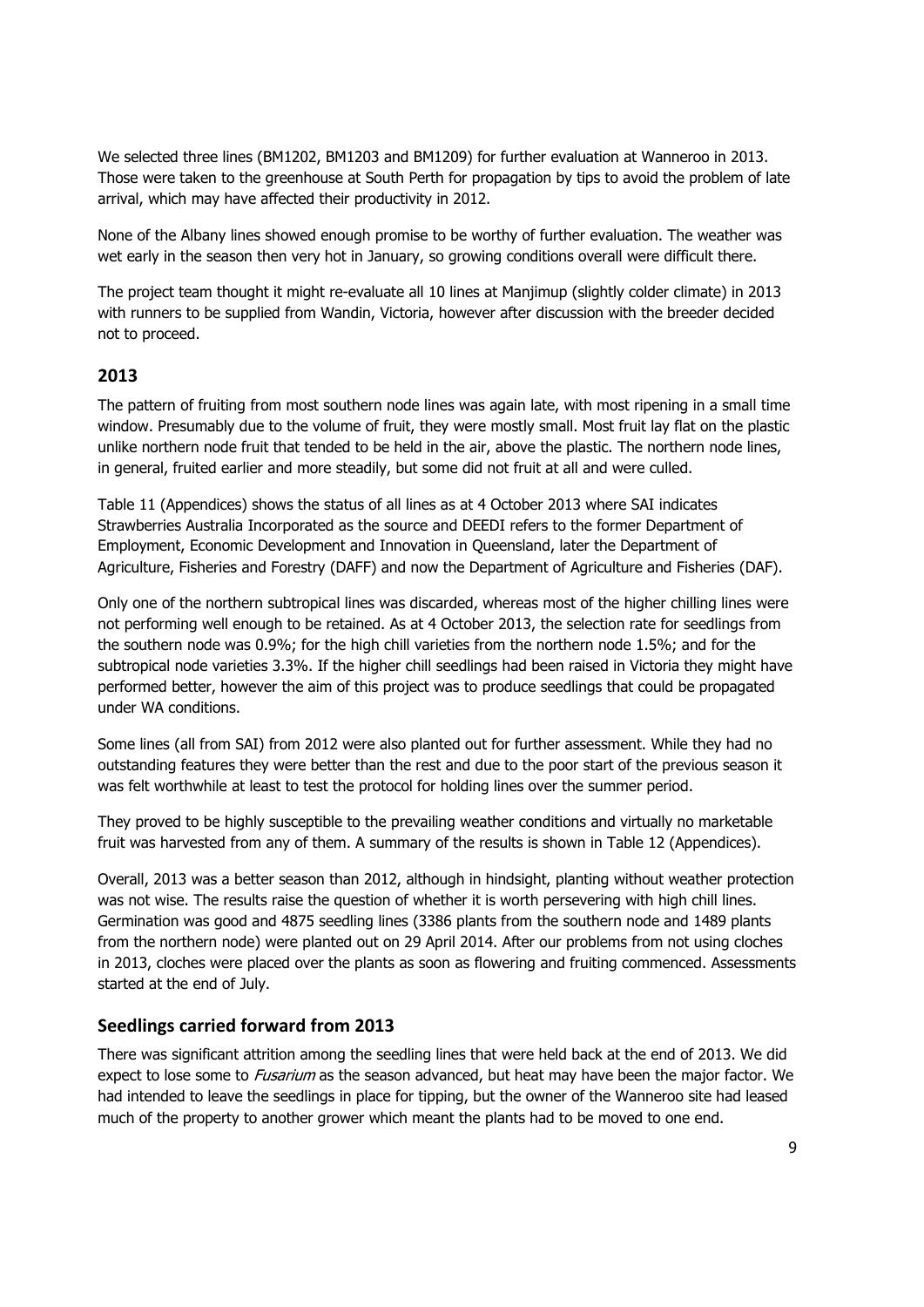Given that about 90 plants were involved it would have been beyond our capacity to move them all to the nursery at South Perth as we had done in 2011 and 2012, due to space constraints. Instead, the seedlings were dug up on 17 December, transferred to pots and placed on pallets under trees in shade. They were not divided. After initial hand-watering they were placed under very low pressure overhead sprinklers to settle them in, and after a few days moved onto newly-formed beds on black plastic with one dripper per pot.

By that stage we had already lost about 25 lines in the field and losses continued. Table 13 in the Appendices shows about half the number of lines originally staked survived the summer and few were healthy enough for tipping.

#### **2014**

The pattern of fruiting from most of the southern node lines was again late with most available over a short period. Most of the fruit lay flat on the plastic unlike the northern node fruit that tended to be in the air, off the plastic. The northern node lines in general fruited earlier and more steadily. The selection rate for seedlings from the southern node was 1.18%, and for the subtropical node varieties, 4.43% (Appendices, Table 14).

The lines from 2013 that were planted out for further assessment were generally of poor size and shape. However, given the heat stress these lines suffered in January 2014 it may be that they were not performing as well as they could and it was intended to re-propagate and plant out again in 2015.

For the 2014/15 summer, the staked seedlings were left in situ, however over that period we again experienced heavy losses. By 20 January 2015 all of 3845, the most promising line, had been lost as had substantial amounts of 3758 and 3764. (Figure 1 shows two of these lines in September 2014.) Given this, we decided to terminate the project and not proceed with tipping and the 2015 season evaluation.





**Figures 1. Examples of fruit from promising lines 3845 (left) and 3758 (right) at 11 September 2014**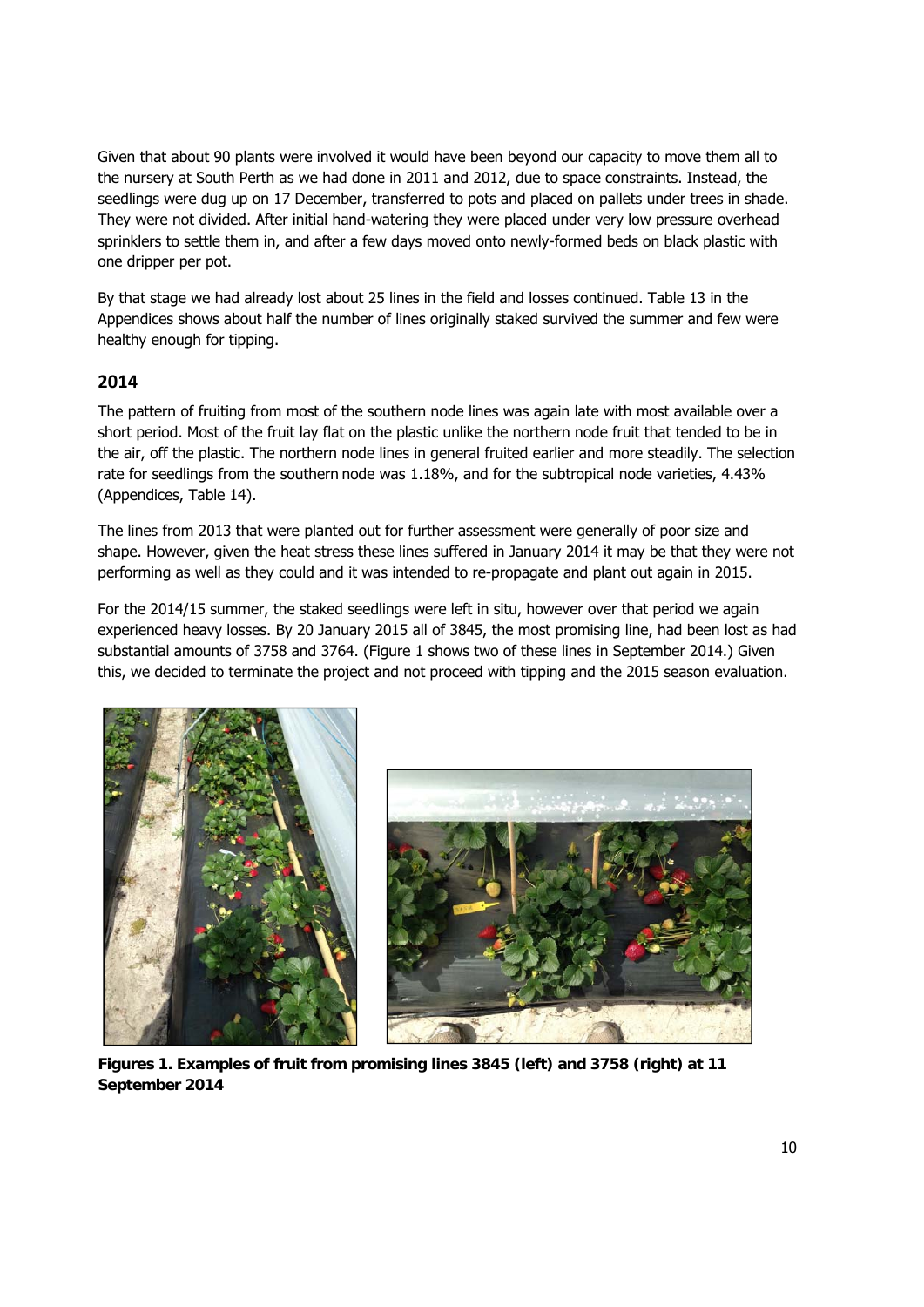## **Outcomes**

For reasons not yet determined we consistently had disappointing performance from lines staked as promising in the previous year, that is in 2011, 2012 and 2013. Over the summer periods in 2012/13 and 2013/14 we also had significant attrition from lines that had been staked in the previous season.

Over the 2014/15 summer we lost all of the best line and about half of all the others so it was decided to terminate the project one year early. Therefore, there are no lines remaining from this project for further evaluation.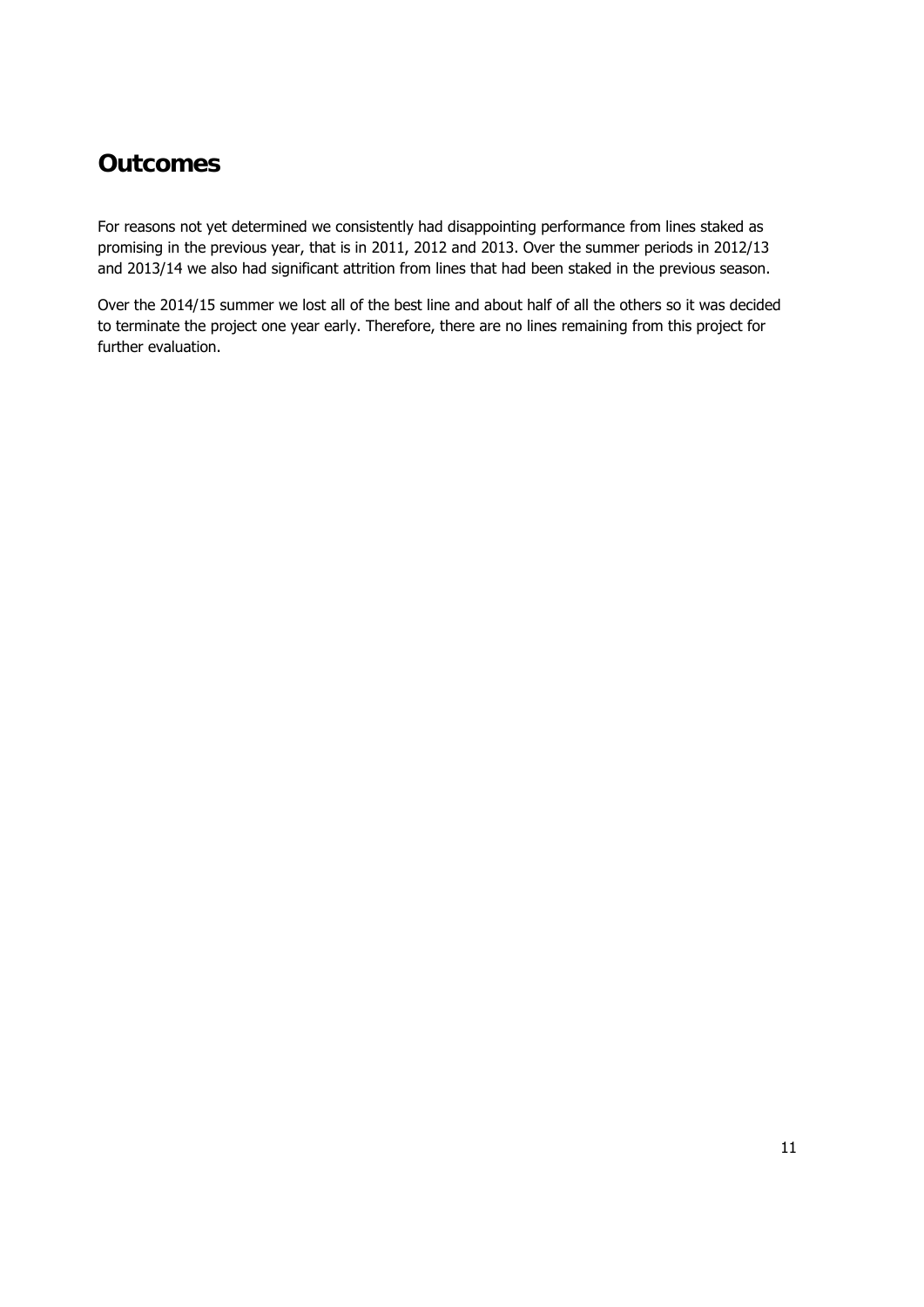# **Evaluation and Discussion**

Some valuable lessons were learnt in terms of both the experimental outcomes and the logistics of running this project, especially within the changing bureaucratic environment. These issues will require consideration by anyone continuing this project or a similar one in Western Australia.

### *Experimental*

Fruit from the **southern node** achieved a consistently lower rate of staking (denoting superior potential) throughout the project.

Fruiting occurred in a dramatic peak and in all years except 2014 the fruit was small. In 2014, fruit size and appearance were much better, in fact excellent, but were let down badly in terms of taste and firmness.

Lines from the **northern node** had a much better spread of flowering and wide variation in how the fruit was displayed. Where most of the southern node fruit lay flat on the black plastic, for many of the northern node plants a large proportion of fruit was held aloft (Figure 2).

These characteristics will be important considerations if robotic harvesting is introduced as it relies on most fruit hanging down.





**Figure 2. Examples of the range of fruit display characteristics showing plants with all fruit lying on the plastic from the southern node (left) compared to plants with fruit held aloft from the northern node (right)** 

Firmness was a positive feature of several northern node lines, and in general, flavour was better. The 2014 season showed one outstanding line, 3845, which had superb flavour and was relatively firm.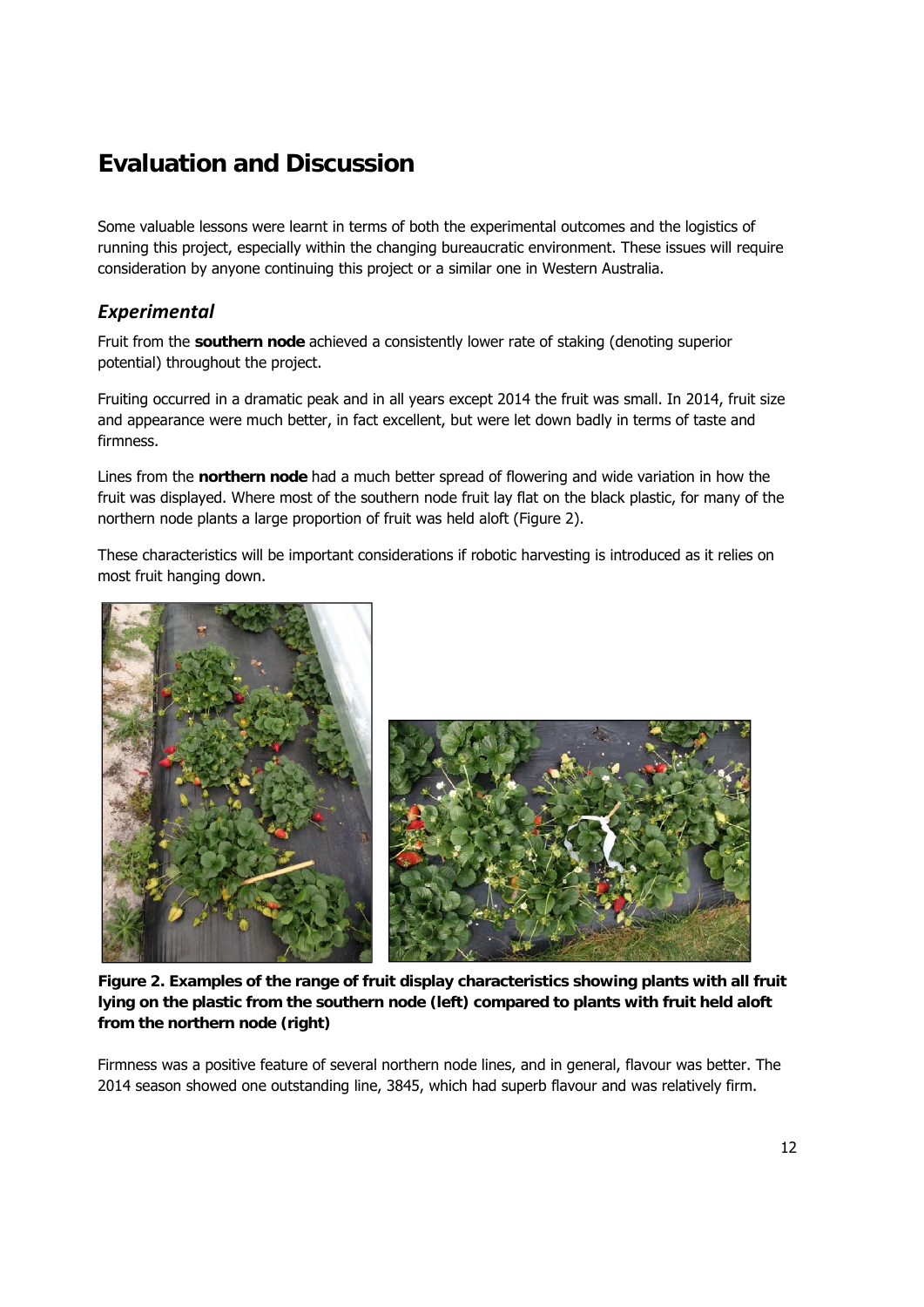### *Logistical factors*

This project required relatively large amounts of labour at discrete points in time – something that was difficult to accommodate at DAFWA in the current economic climate. Sowing seed is not difficult, although stratifying seed in concentrated sulphuric acid requires use of a fume cupboard and protective equipment under occupational health and safety (OHS) regulations.

A relatively large irrigated greenhouse was required for the seedling trays and additional space (outside) once they were pricked out into cell trays. Ideally, the reticulation on those areas should be monitored, if not controlled remotely, in case of breakdowns on weekends and after hours. This may be accomplished more easily in a commercial setting.

Pricking out was a time-consuming exercise over several weeks, ideally requiring more than one person. Planting was another major operation, needing a team of people with strong backs.

Once flowering started and then fruiting, assessment could begin, and was done weekly. Over this time plants needed to be clean and tidy and all over-ripe fruit removed. This became extremely onerous as the weather warmed up in September and October.

The resources allocated to this project were 30% of one professional officer and 20% of one technical officer. Given the technical officer had ongoing commitments to two other projects, it was virtually impossible and in any case impractical, to accommodate the labour peaks in an ideal manner. Holidays and compulsory training, over which we often had little or no control, were also issues that affected timing of operations.

Basing the project at two locations also presented difficulties. With the nursery operations at South Perth and the trial site at Wanneroo, all seedlings had to be transported to the trial site for planting. This required hiring a suitable truck (and having a driver with the appropriate licence) and the use of racks on which to put the trays.

Fortunately, we were able to borrow the picking racks from the trial site owner – so two trips were required to Wanneroo and back on that day, one to pick up the racks and the other to deliver the trays and unload.

At the end of each season the dilemma was what to do with the staked plants to carry forward. Three choices were:

- 1. Leave them in the ground. This meant a large area was essentially removed from production, could not be fumigated and had to be irrigated and fertilised as before, as the staked plants were dotted over the whole planting area.
- 2. Transplant the staked plants into large pots and leave in situ.
- 3. Take the staked plants back to South Perth where they could be maintained and allowed to runner. With up to 100 plants staked by the end of the year, transplanting and then transporting them was a major exercise – and removed a significant amount of soil from the trial site. Once the plants started to runner in the nursery they needed a lot of space or became tangled and unmanageable, especially at tipping time. One square metre per plant was probably a minimum requirement.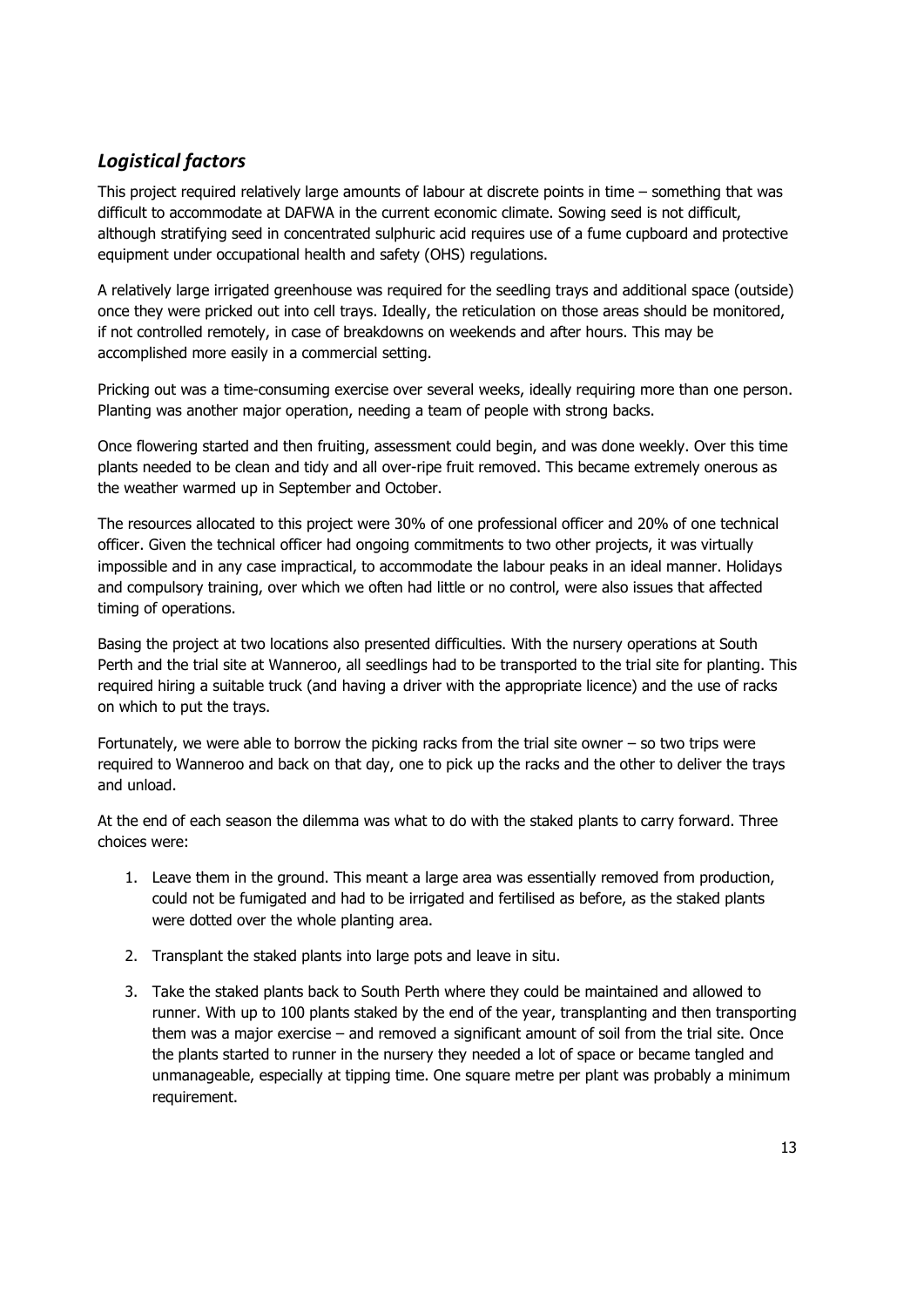Over the term of the project we tried all three options:

- 1. Leaving in the ground was judged as inefficient and impractical.
- 2. Leaving them in the field over summer in pots (regardless of irrigation), was disastrous.
- 3. Uprooting plants and returning them to South Perth was the only one that was moderately successful.

Clearly, they were unable to withstand the heat when they carried so much leaf area, especially on black plastic or in black pots sitting on black plastic.

When this project was conceived, it included a component that involved screening lines for *Fusarium* tolerance. In the first year we assumed the losses in the field after the end of the season were due to root or crown rot but later experience suggested heat stress may have been the primary cause of death. In any event, the *Fusarium* screening activity was not required and was removed from the project.

Later examination of temperatures over summer in each of the three project nodes (Appendices, Tables 16 and 17) did not show consistent significant differences in either average daily maxima or in the maximum monthly temperature recorded, so some clarification of the reasons for the high failure rate over summer may be needed.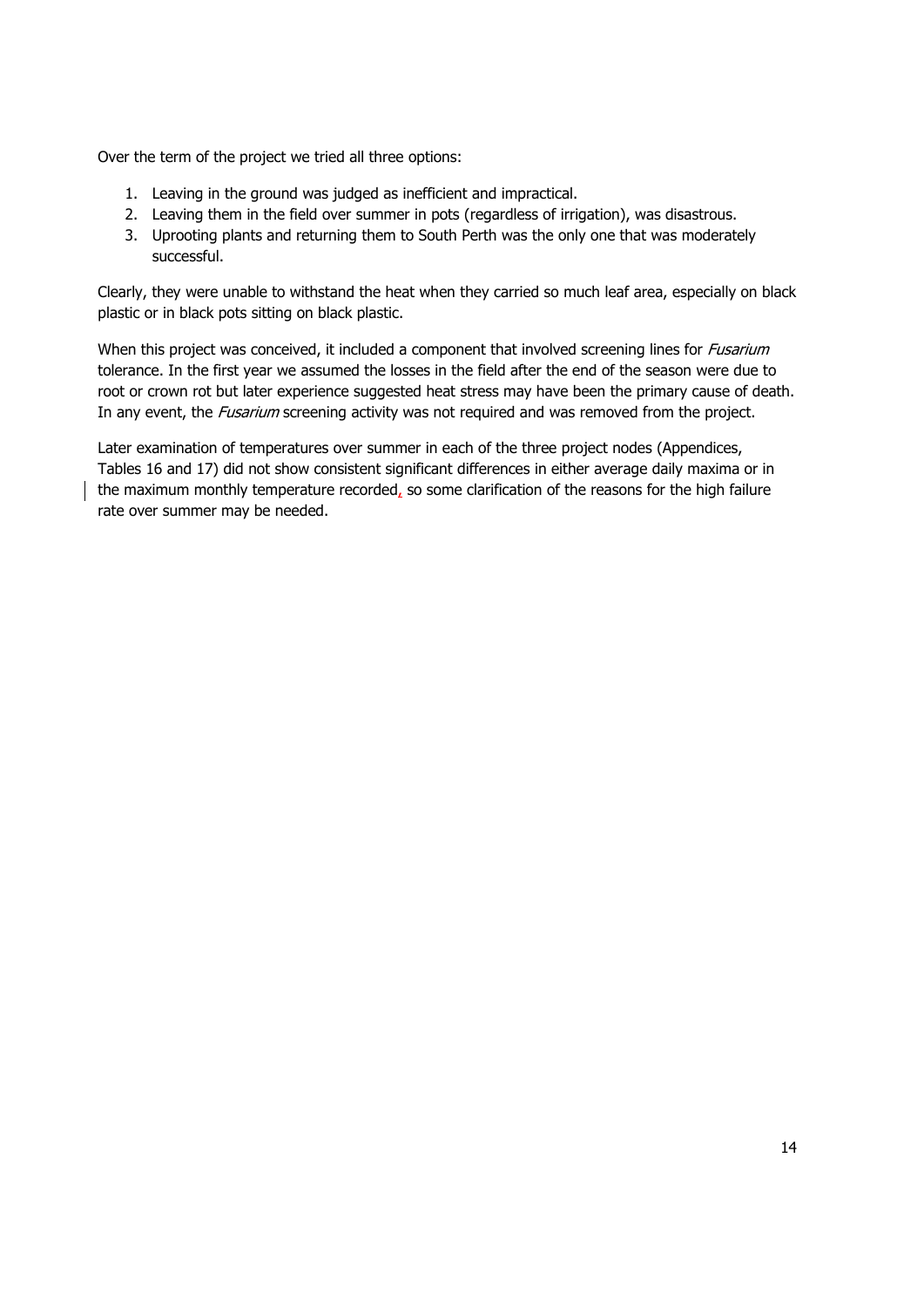### **Recommendations**

If WA growers decide to continue to support the national breeding program decisions need to be made with respect to staff, facilities and funding. It is likely a new location for the work will need to be found in WA and that location will need nursery facilities as well as land for growing on the lines each season.

A grower's property would be ideal as the systems are in place for commercial crop husbandry. Dedicated staff would be needed, as well as the flexibility to cope with peak workloads. It is unlikely that DAFWA staff will be available in future.

Given the above conditions of dedicated nursery space and adequate staff, the carryover of lines from one year to the next should not be so problematic, which was a major reason for ending the project a year ahead of schedule.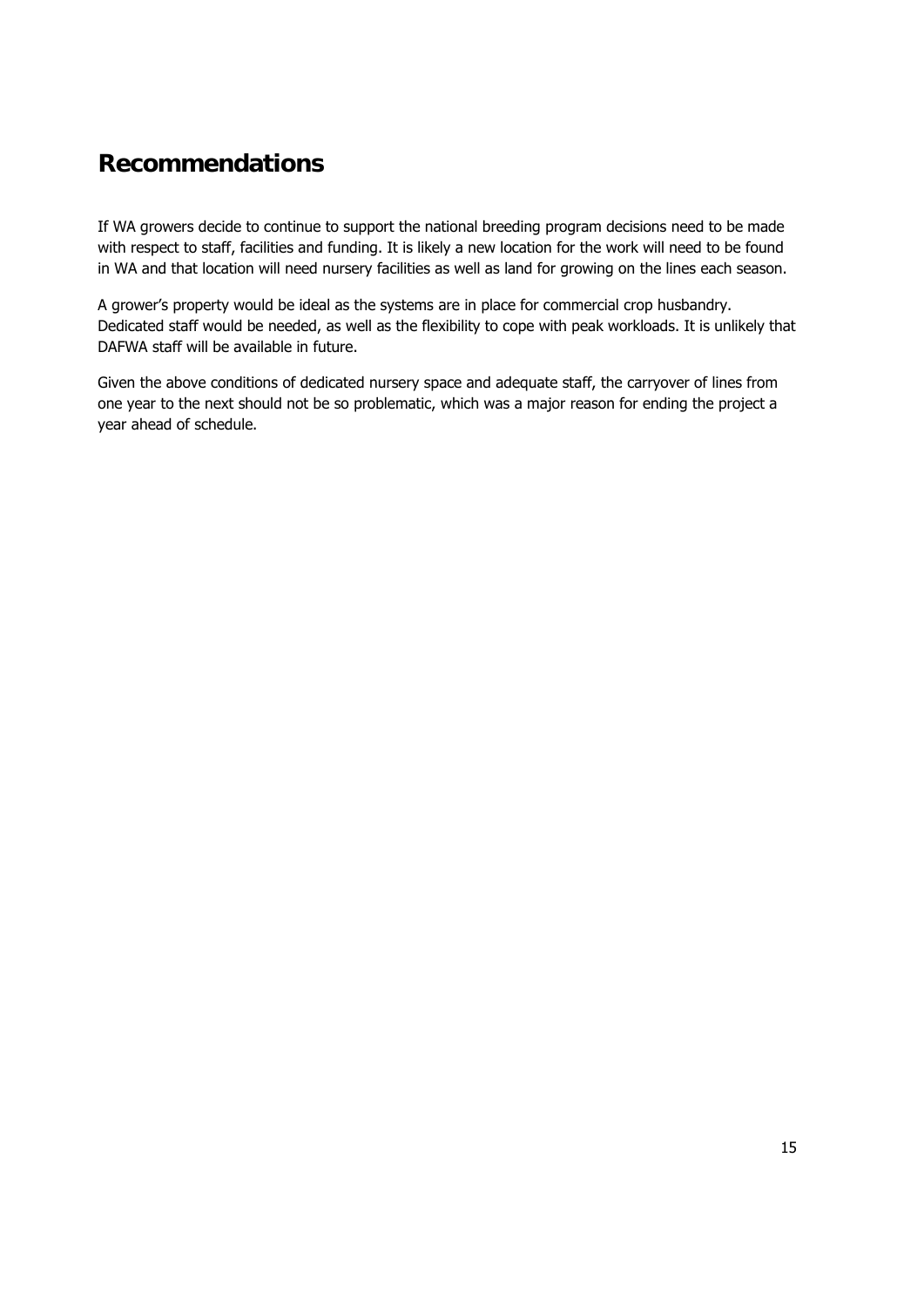# **Scientific Refereed Publications**

None involved.

>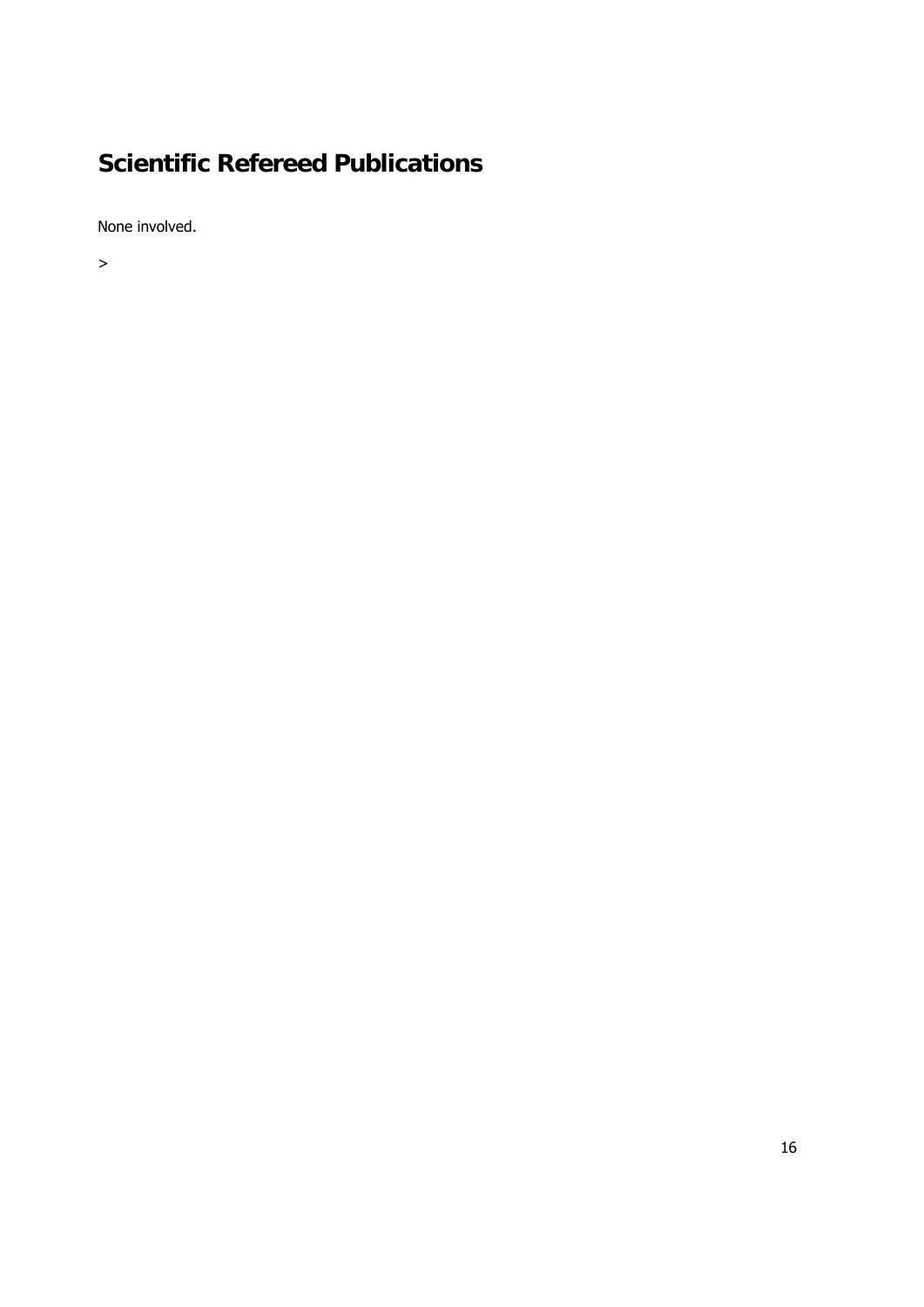# **Intellectual Property/Commercialisation**

No commercial IP generated.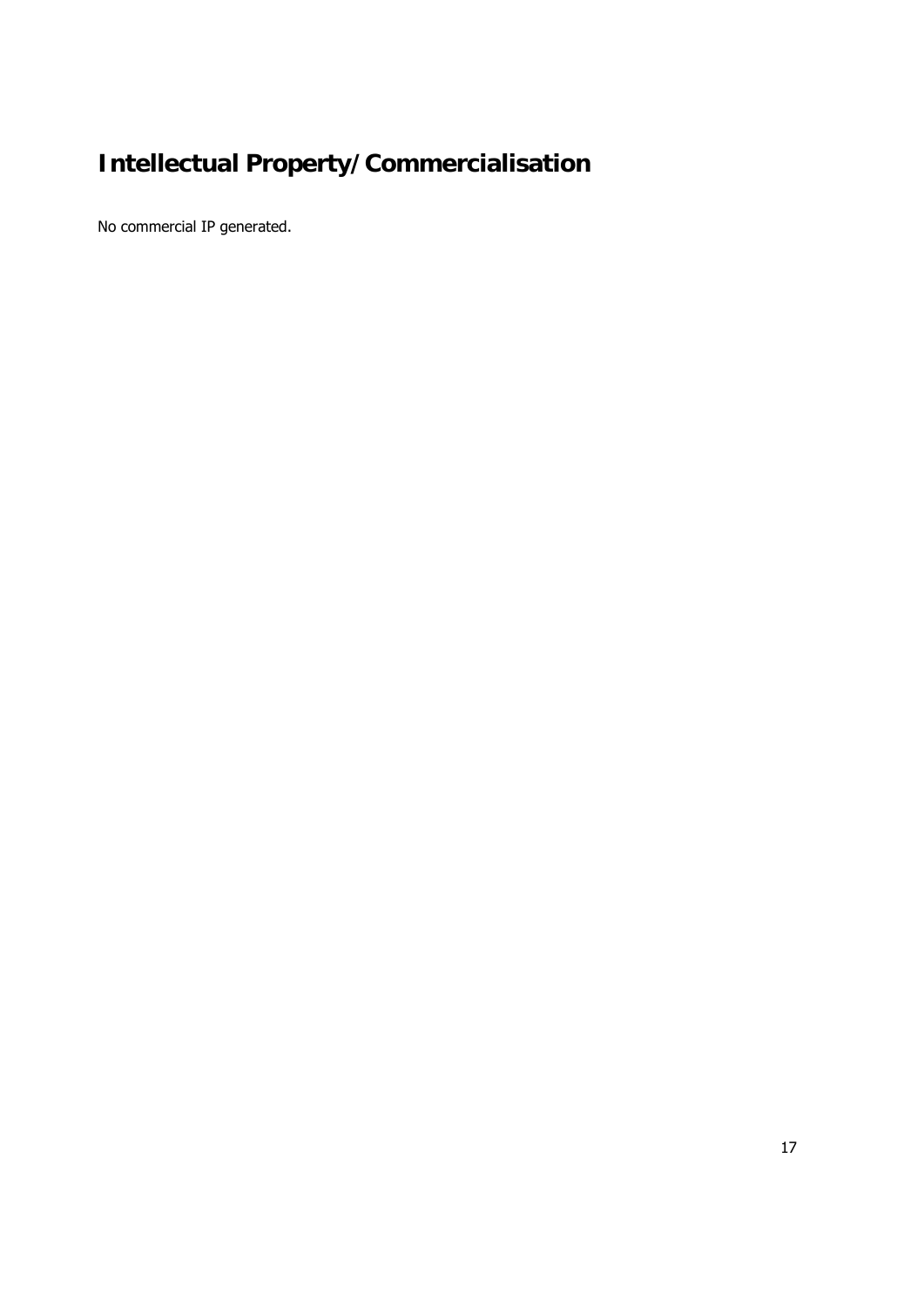## **Acknowledgements**

This project was initiated by the Department of Agriculture and Food, Western Australia in conjunction with the Strawberry Growers Association of Western Australia Inc.

The project was jointly funded by:

- The Department of Agriculture and Food, Western Australia;
- Horticulture Innovation Australia;
- Strawberries Australia Inc; and
- the Agricultural Produce Commission Strawberry Producers Committee (which imposes a fee for service on fruit sold).

Special thanks are due to Gerry Verheyen, on whose property the field trials were located and who provided the day-to-day management of the site, and to DAFWA technical officers Tony Shimmin and Chris McMullan.

The support, advice and cooperation from interstate collaborators including Mark Herrington, Bruce Morrison, Hinga Marsh, Patricio Brevis, Karen Spencer and Louella Woolcock is also greatly appreciated.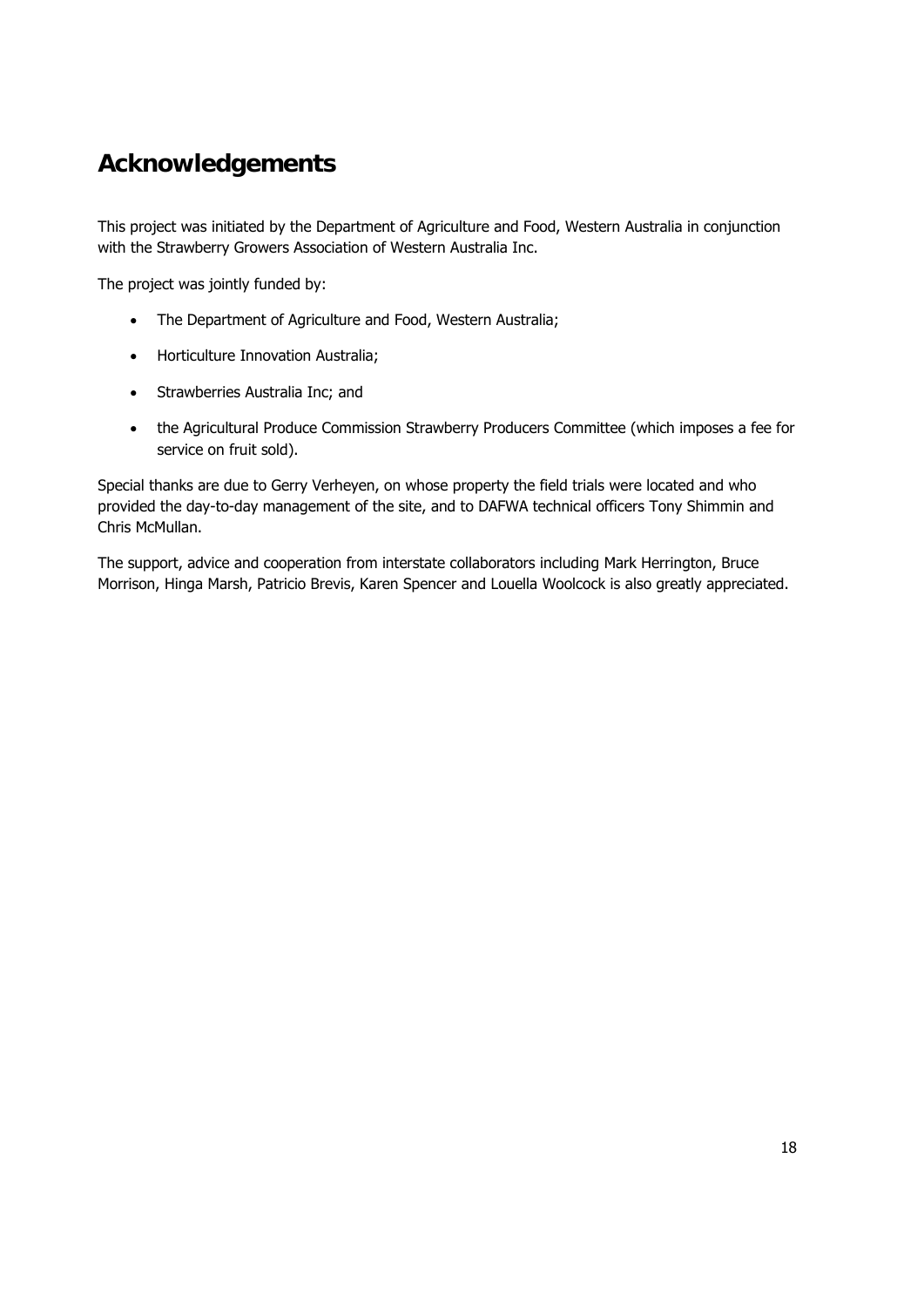# **Appendices**

The following tables contain trial details and results referred to in the main body of the report.

### *List of tables*

| <b>Number</b> | <b>Description</b>                                                                                                                                                                          | Page no. |
|---------------|---------------------------------------------------------------------------------------------------------------------------------------------------------------------------------------------|----------|
| Table 1       | Lines grown from seed supplied from the northern node and planted<br>for assessment in 2011                                                                                                 | 20       |
| Table 2       | Supplementary seedlings sent to WA in March 2012 from southern<br>node                                                                                                                      | 20       |
| Table 3       | Numbers of seedlings planted out in 2012                                                                                                                                                    | 21       |
| Table 4       | Seed received and seedlings planted in the field from southern node in<br>2013                                                                                                              | 22       |
| Table 5       | Seed received and seedling numbers planted in field from northern<br>node in 2013                                                                                                           | 23       |
| Table 6       | Seed received from southern node for 2014 season                                                                                                                                            | 24       |
| Table 7       | Seed received from northern node for the 2014 season                                                                                                                                        | 24       |
| Table 8       | Summary of tips planted May 2014                                                                                                                                                            | 25       |
| Table 9       | Mother plants planted in May 2014 for second season assessment and<br>runnering                                                                                                             | 26       |
| Table 10      | Summary of fruit assessment over 2012 season                                                                                                                                                | 27       |
| Table 11      | Summary of lines retained to go forward to 2013 season                                                                                                                                      | 30       |
| Table 12      | Status of lines as at 4 October 2013                                                                                                                                                        | 30       |
| Table 13      | Assessment of lines held over from 2012                                                                                                                                                     | 31       |
| Table 14      | Lines tagged as at 9 December 2014                                                                                                                                                          | 33       |
| Table 15      | Status of lines held over from 2013 as at 26 February 2014*                                                                                                                                 | 34       |
| Table 16      | Maximum monthly summer temperatures for each node of the national<br>breeding program since December 2011 (highest temperature among<br>the node locations for each month is shown in bold) | 35       |
| Table 17      | Average monthly summer temperatures for each node of the national<br>breeding program since December 2011 (highest temperature among<br>the node locations for each month is shown in bold) | 35       |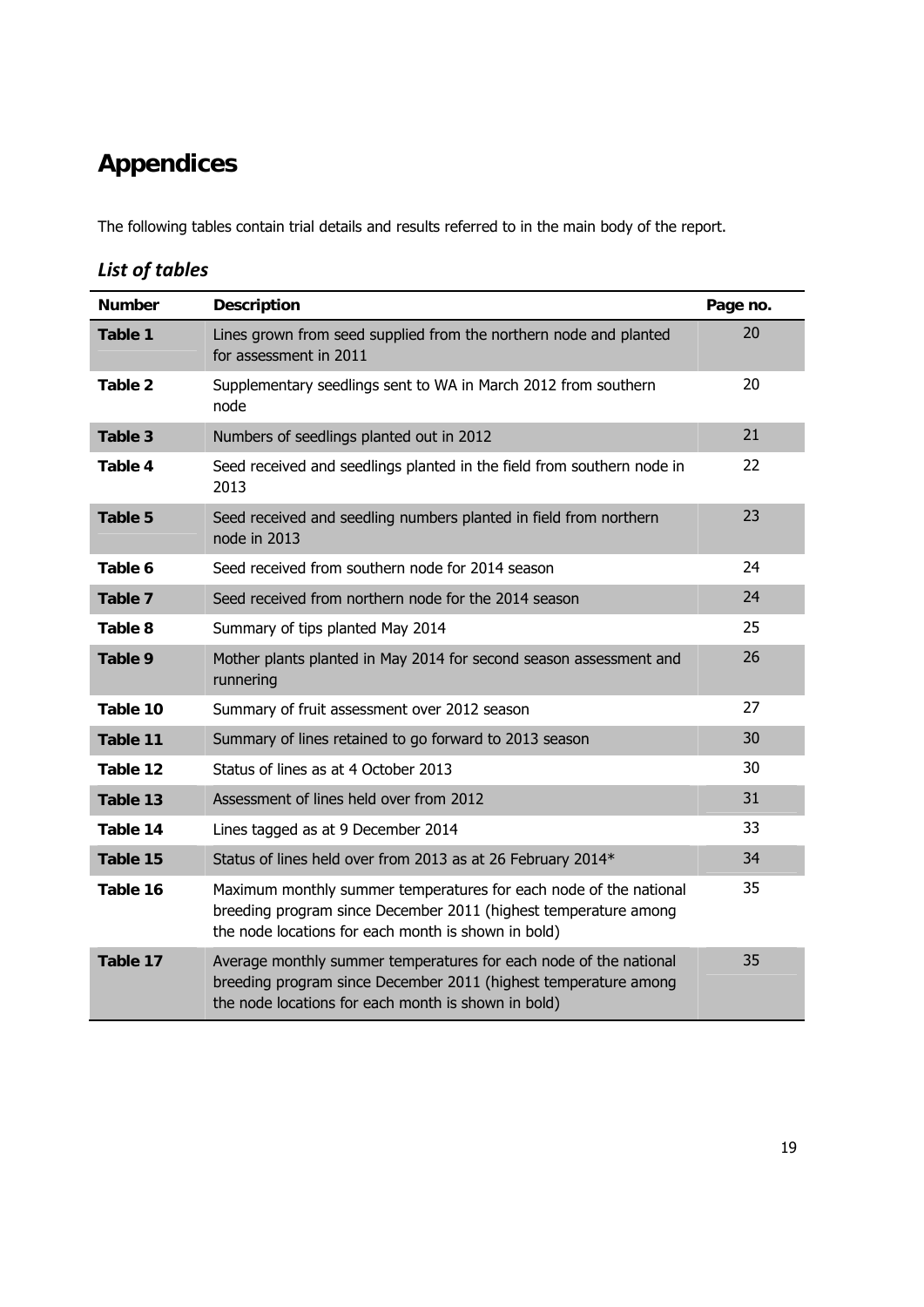| Line | No.<br>planted | Line | No.<br>planted |
|------|----------------|------|----------------|
| 3059 | 5              | 3080 | 63             |
| 3064 | 5              | 3093 | 14             |
| 3065 | 13             | 3094 | 29             |
| 3069 | 7              | 3223 | 26             |
| 3071 | 95             | 3229 | 64             |
| 3072 | 33             | 3231 | 8              |

**Table 1. Lines grown from seed supplied from the northern node and planted for assessment in 2011** 

| Table 2. Supplementary seedlings sent to WA in March 2012 from southern node |  |
|------------------------------------------------------------------------------|--|
|------------------------------------------------------------------------------|--|

|             | 2011 short-day seedlings |     |             | 2011 day-neutral seedlings        |     |
|-------------|--------------------------|-----|-------------|-----------------------------------|-----|
| Line        | <b>Cross</b>             | No. | Line        | <b>Cross</b>                      | No. |
| $11 - 036*$ | W7 x W13                 | 168 | $11-042*$   | W3 x W2                           | 42  |
| $11 - 037*$ | W9 x W10                 | 168 | $11 - 043*$ | $W4 \times W1$                    | 84  |
| $11 - 038*$ | $W10 \times W5$          | 168 | $11-044*$   | W12 x W5                          | 84  |
| $11 - 001$  | $W1 \times W1$           | 84  | 11-047      | W <sub>2</sub> x W <sub>17</sub>  | 42  |
| 11-002      | $W1 \times W7$           | 42  | 11-064      | W <sub>17</sub> x W <sub>19</sub> | 84  |
| 11-003      | $W1 \times W8$           | 42  | 11-066      | W <sub>17</sub> x W <sub>21</sub> | 42  |
| 11-004      | W1 x W14                 | 84  | 11-070      | W18 x W19                         | 42  |
| 11-005      | W1 x W9                  | 42  | 11-079      | W <sub>19</sub> x W <sub>12</sub> | 84  |
| 11-006      | W1 x W11                 | 42  | 11-081      | W20 x W21                         | 42  |
| 11-007      | W1 x W13                 | 84  | 11-083      | W20 x W12                         | 42  |
| 11-008      | W1 x W16                 | 42  | 11-086      | W <sub>21</sub> x W <sub>12</sub> | 42  |
| 11-009      | W7 x W7                  | 42  | 11-088      | W22 x W12                         | 42  |

 $* =$  speculative cross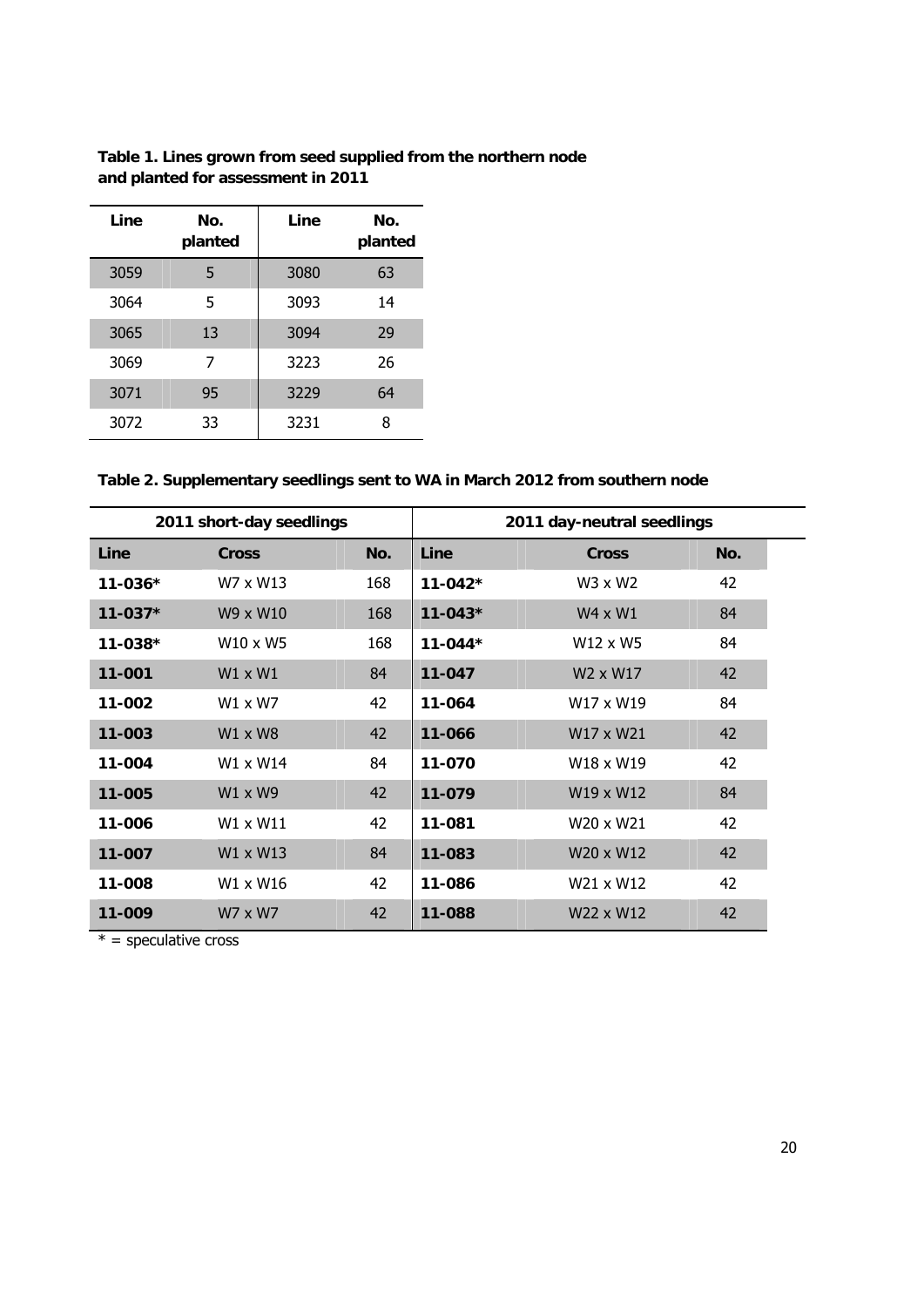| Line/Cross                       | <b>Alternate</b><br>designation | No.            | Line/Cross       | <b>Alternate</b><br>designation | No. |
|----------------------------------|---------------------------------|----------------|------------------|---------------------------------|-----|
| 29 (ex Qld 3071 from<br>2010)    |                                 | $\overline{2}$ | <b>W7 x W13</b>  | 11-036                          | 164 |
| 45 (ex Qld 2010<br>3229/61)      |                                 | $\overline{2}$ | <b>W7 x W7</b>   | 11-009                          | 41  |
| 155 (ex Qld 2010,<br>3229/9)     |                                 | $\overline{4}$ | <b>W8 x W2</b>   |                                 | 24  |
| 3330                             |                                 | 13             | W9 x W10         | 11-037                          | 151 |
| 3331                             |                                 | 33             | <b>W10 x W5</b>  | 11-038                          | 61  |
| 3343                             |                                 | 3              | <b>W11 x W5</b>  |                                 | 223 |
| 3345                             |                                 | 36             | <b>W11 x W6</b>  |                                 | 89  |
| 3360                             |                                 | 46             | W12 x W5         | 11-044                          | 142 |
| 3427                             |                                 | 9              | <b>W12 x W8</b>  |                                 | 26  |
| 3448                             |                                 | 45             | W13 x W1         |                                 | 23  |
| 3460                             |                                 | $\overline{7}$ | W13 x W11        |                                 | 81  |
| <b>W1 x W1</b>                   | 11-001                          | 74             | W13 x W9         |                                 | 9   |
| <b>W1 x W7</b>                   | 11-002                          | 39             | <b>W14 x W13</b> |                                 | 18  |
| <b>W1 x W8</b>                   | 11-003                          | 28             | W17 x W19        | 11-064                          | 69  |
| <b>W1 x W14</b>                  | 11-004                          | 77             | W17 x W21        | 11-066                          | 76  |
| <b>W1 x W9</b>                   | 11-005                          | 20             | W18 x W19        | 11-070                          | 75  |
| <b>W1 x W11</b>                  | 11-006                          | 29             | W19 x W12        | 11-079                          | 36  |
| W1 x W13                         | 11-007                          | 36             | W20 x W12        | 11-083                          | 160 |
| <b>W1 x W16</b>                  | 11-008                          | 40             | W20 x W21        | 11-081                          | 21  |
| W <sub>2</sub> x W <sub>17</sub> | 11-047                          | 130            | W21 x W12        | 11-086                          | 67  |
| <b>W3 x W2</b>                   | 11-042                          | 66             | W22 x W12        | 11-088                          | 129 |
| <b>W4 x W1</b>                   | 11-043                          | 238            |                  |                                 |     |

### **Table 3. Numbers of seedlings planted out in 2012**

\* These lines were held over from the previous year.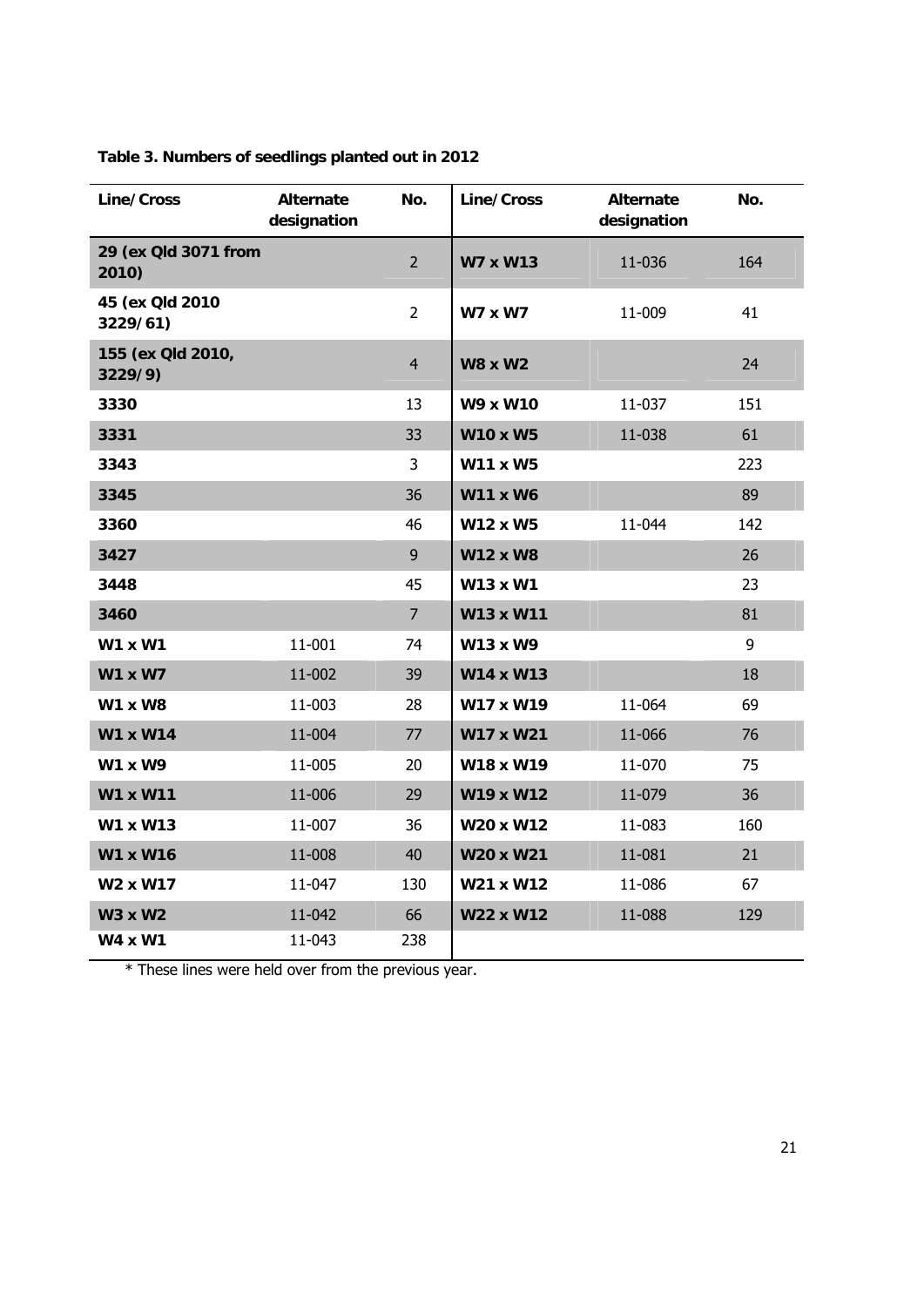| <b>Cross</b><br>type | Female<br>parent | Male<br>parent  | <b>Notes</b>         | Approximate<br>seed number | No.<br>planted |
|----------------------|------------------|-----------------|----------------------|----------------------------|----------------|
| <b>DN</b>            | 01-061-311       | 05-014-134      | Cross ID 12-018      | 1000                       | 68             |
| <b>DN</b>            | 01-061-311       | 07-102-41       | Cross ID 12-023      | 1000                       | 320            |
| <b>DN</b>            | 05-058-36        | 05-069-63       | Cross ID 12-045      | 1000                       | 445            |
| <b>DN</b>            | 05-058-36        | 06-046-142      | Cross ID 12-046      | 1000                       | 170            |
| <b>DN</b>            | 05-069-63        | 06-046-142      | Cross ID 12-049      | 1000                       | 670            |
| <b>DN</b>            | 05-069-63        | 07-095-35       | Cross ID 12-050      | 1000                       | $\mathbf{0}$   |
| <b>DN</b>            | 05-069-63        | $07 - 102 - 41$ | Cross ID 12-051      | 1000                       | 10             |
| <b>DN</b>            | $06 - 046 - 142$ | 07-102-41       | Cross ID 12-053      | 1000                       | 472            |
| <b>DN</b>            | 07-095-35        | 06-050-202      | Reciprocal of 12-054 | 500                        | 19             |
| <b>DN</b>            | 07-102-41        | 06-050-202      | Reciprocal of 12-055 | 500                        | 100            |
| <b>DN</b>            | 07-095-35        | 08-022-42       | Reciprocal of 12-056 | 1200                       | 811            |
| <b>DN</b>            | 07-102-41        | 08-022-42       | Reciprocal of 12-057 | 800                        | 290            |
| <b>DN</b>            | 07-095-35        | 08-029-80       | Reciprocal of 12-058 | 800                        | 300            |
| <b>DN</b>            | 07-102-41        | 08-029-80       | Reciprocal of 12-059 | 500                        | 200            |
| <b>Total</b>         |                  |                 |                      | 12,300                     | 3,875          |

**Table 4. Seed received and seedlings planted in the field from southern node in 2013**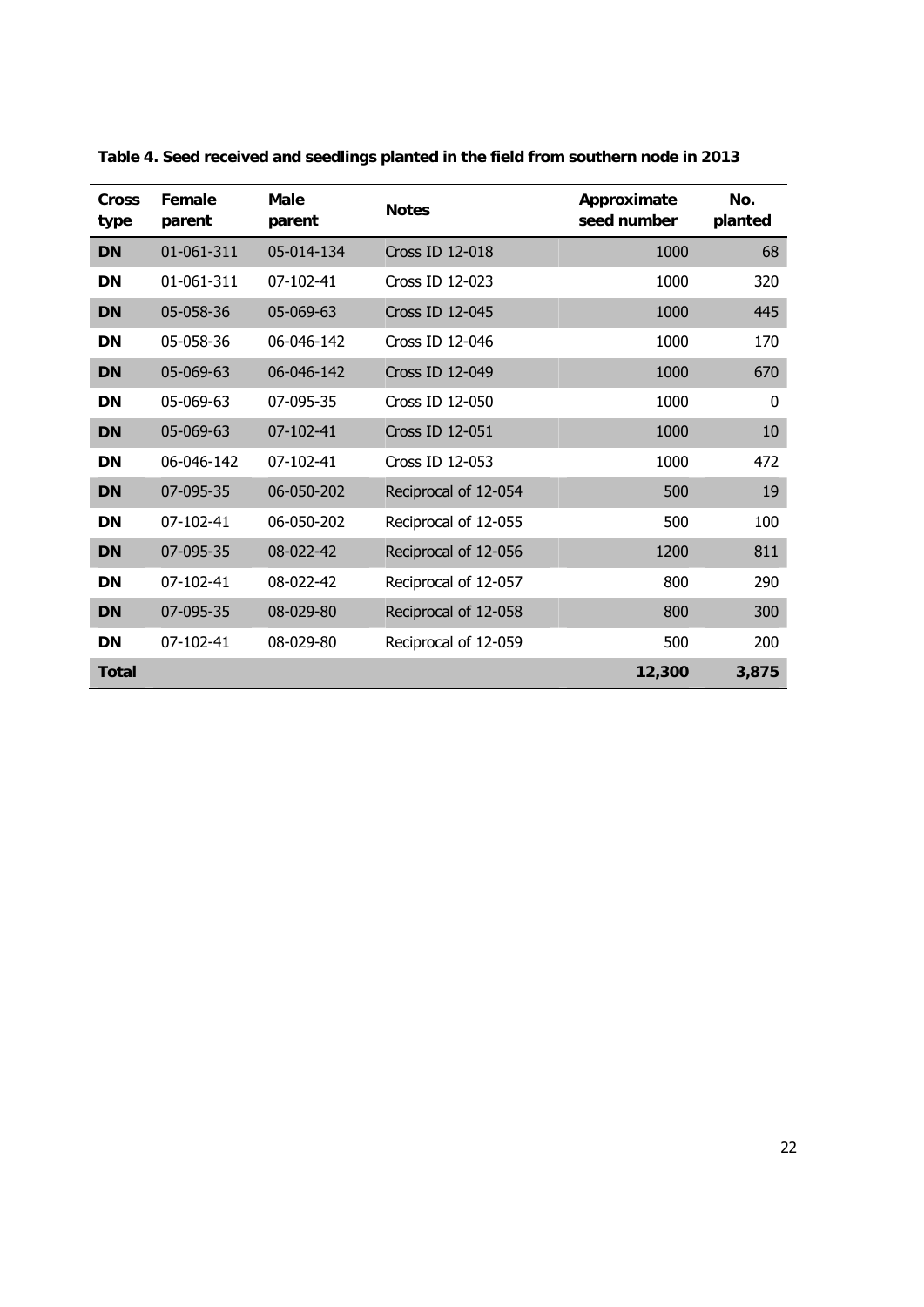| Line  | Seed<br>number<br>(approx) | <b>Number</b><br>planted |
|-------|----------------------------|--------------------------|
| 3546A | 150                        | 21                       |
| 3590A | 50                         | 70                       |
| 3591A | 125                        | 140                      |
| 3593A | 75                         | 112                      |
| 3624A | 150                        | 32                       |
| 3627A | 50                         | 55                       |
| 3628A | 200                        | 160                      |
| 3629A | 125                        | 80                       |
| 3630A | 250                        | 91                       |
| 3631A | 125                        | 227                      |
| 3661A | 20                         | 17                       |
| 3662A | 125                        | 125                      |
| 3663A | 100                        | 87                       |
| 3664A | 50                         | 100                      |
| 3665A | 125                        | 170                      |
| 3666A | 75                         | 72                       |

| Line  | Seed<br>number<br>(approx) | <b>Number</b><br>planted |
|-------|----------------------------|--------------------------|
| 3667A | 125                        | 84                       |
| 3668A | 50                         | 100                      |
| 3669A | 25                         | 81                       |
| 3670A | 50                         | 26                       |
| 3679A | 125                        | 60                       |
| 3507P | 150                        | 32                       |
| 3515P | 200                        | 180                      |
| 3516P | 200                        | 32                       |
| 3517P | 350                        | 268                      |
| 3680P | 150                        | 310                      |
| 3695P | 100                        | 83                       |
| 3696P | 100                        | 144                      |
| 3698P | 25                         | 80                       |
| Total | 3445                       | 3022                     |

**Table 5. Seed received and seedling numbers planted in field from northern node in 2013** 

Note: Numbers followed by  $A =$  higher chill Numbers followed by P = subtropical.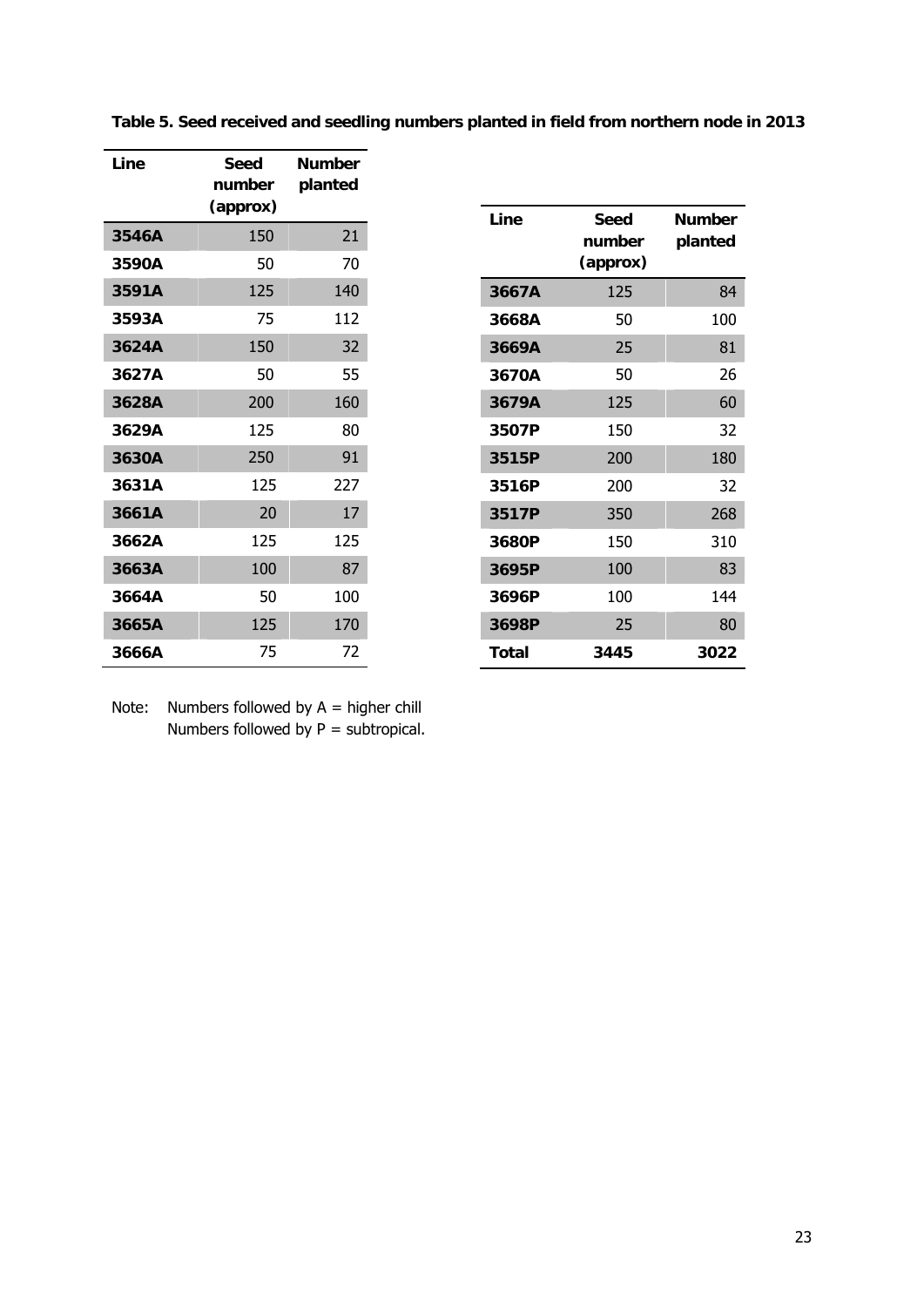| <b>Crosses</b><br>SD x SD | <b>Approx</b><br>seed no. | Crosses<br>SD x DN | <b>Approx</b><br>seed no. |
|---------------------------|---------------------------|--------------------|---------------------------|
| $W13-1$                   | 500                       | $W13-4$            | 500                       |
| W13-2                     | 500                       | W <sub>13-6</sub>  | 500                       |
| W13-29                    | 1500                      | $W13-8$            | 300                       |
| W13-30                    | 1000                      | W13-9              | 500                       |
| W13-31                    | 1500                      | W13-10             | 500                       |
| W13-32                    | 2000                      | W13-11             | 400                       |
|                           |                           | $W13-12$           | 500                       |
| <b>Crosses</b><br>SD x DN |                           | W13-14             | 500                       |
| $W13-22$                  | 500                       | $W13-15$           | 500                       |
| W13-23                    | 500                       | W13-16             | 500                       |
| $W13 - 24$                | 500                       | $W13-17$           | 500                       |
| W13-25                    | 500                       | W13-18             | 500                       |
| W13-26                    | 300                       | $W13-20$           | 500                       |
| W13-27                    | 500                       | W13-21             | 300                       |

**Table 6. Seed received from southern node for 2014 season** 

| Table 7. Seed received from northern node for the 2014 season |
|---------------------------------------------------------------|
|---------------------------------------------------------------|

| Cross | Approx<br>seed no. |  |
|-------|--------------------|--|
| 3758  | 250                |  |
| 3764  | 250                |  |
| 3765  | 250                |  |
| 3831  | 250                |  |
| 3832  | 250                |  |
| 3838  | 250                |  |
| 3842  | 250                |  |
| 3843  | 250                |  |
| 3845  | 250                |  |
| 3846  | 250                |  |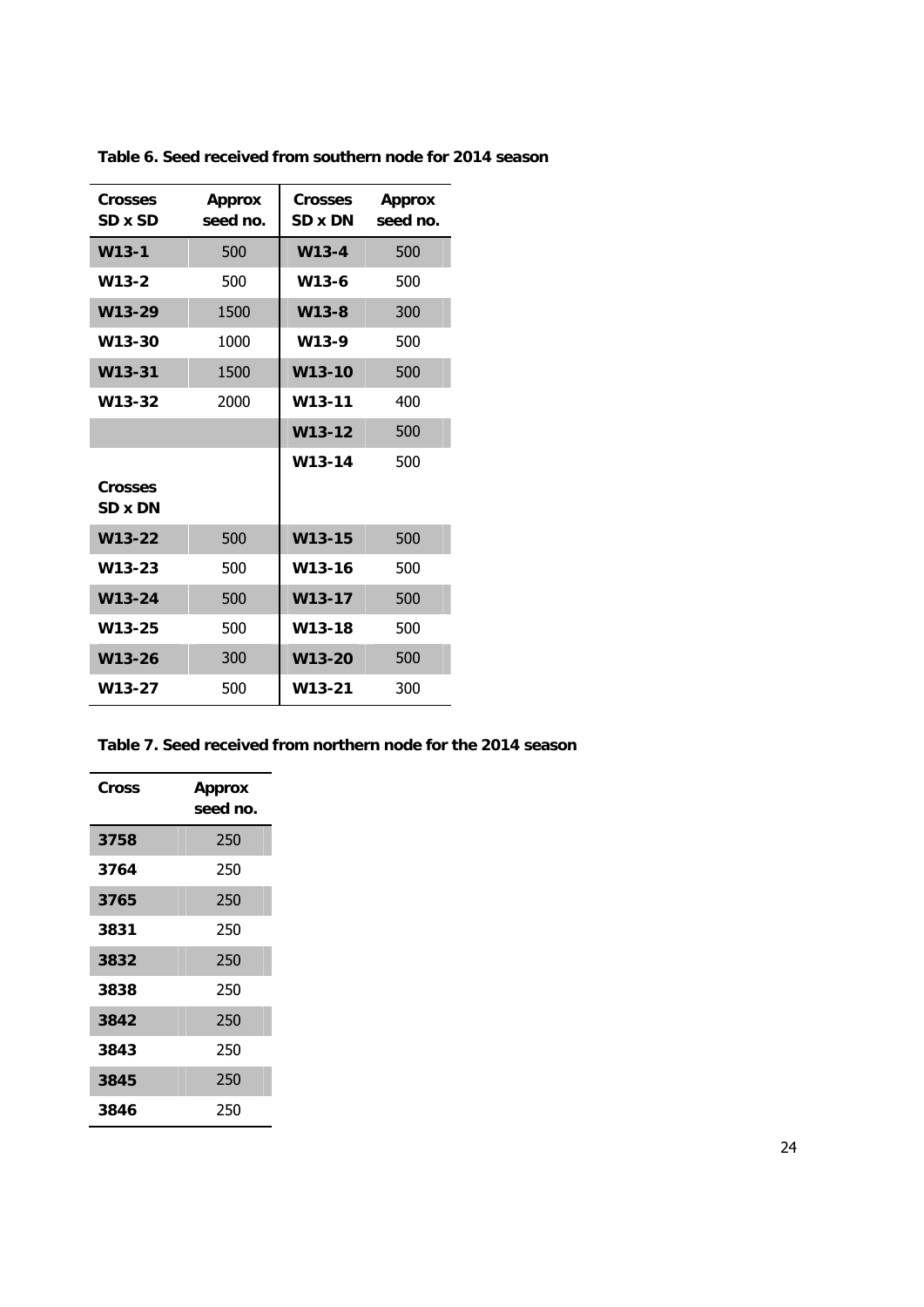| <b>Cross</b>         | <b>Seedling</b> | Plant<br>numbers at<br>beginning of<br>season | Plant<br>numbers at<br>end of<br>season |  |
|----------------------|-----------------|-----------------------------------------------|-----------------------------------------|--|
| R12-057              | A               | 3                                             | $\overline{2}$                          |  |
| R <sub>12</sub> -058 | C               | 3                                             | $\mathcal{P}$                           |  |
| R12-058              | D               | $\overline{2}$                                | $\overline{2}$                          |  |
| R12-058              | A               | 4                                             | 1                                       |  |
| R12-058              | B               | $\overline{2}$                                | $\overline{2}$                          |  |
| 3517                 | A               | 3                                             | $\overline{2}$                          |  |
| 3517                 | B               | 3                                             | $\overline{2}$                          |  |
| 3628                 | A               | $\overline{\phantom{a}}$                      | $\overline{\phantom{a}}$                |  |
| 3696                 |                 | 5                                             |                                         |  |

### **Table 8. Summary of tips planted May 2014**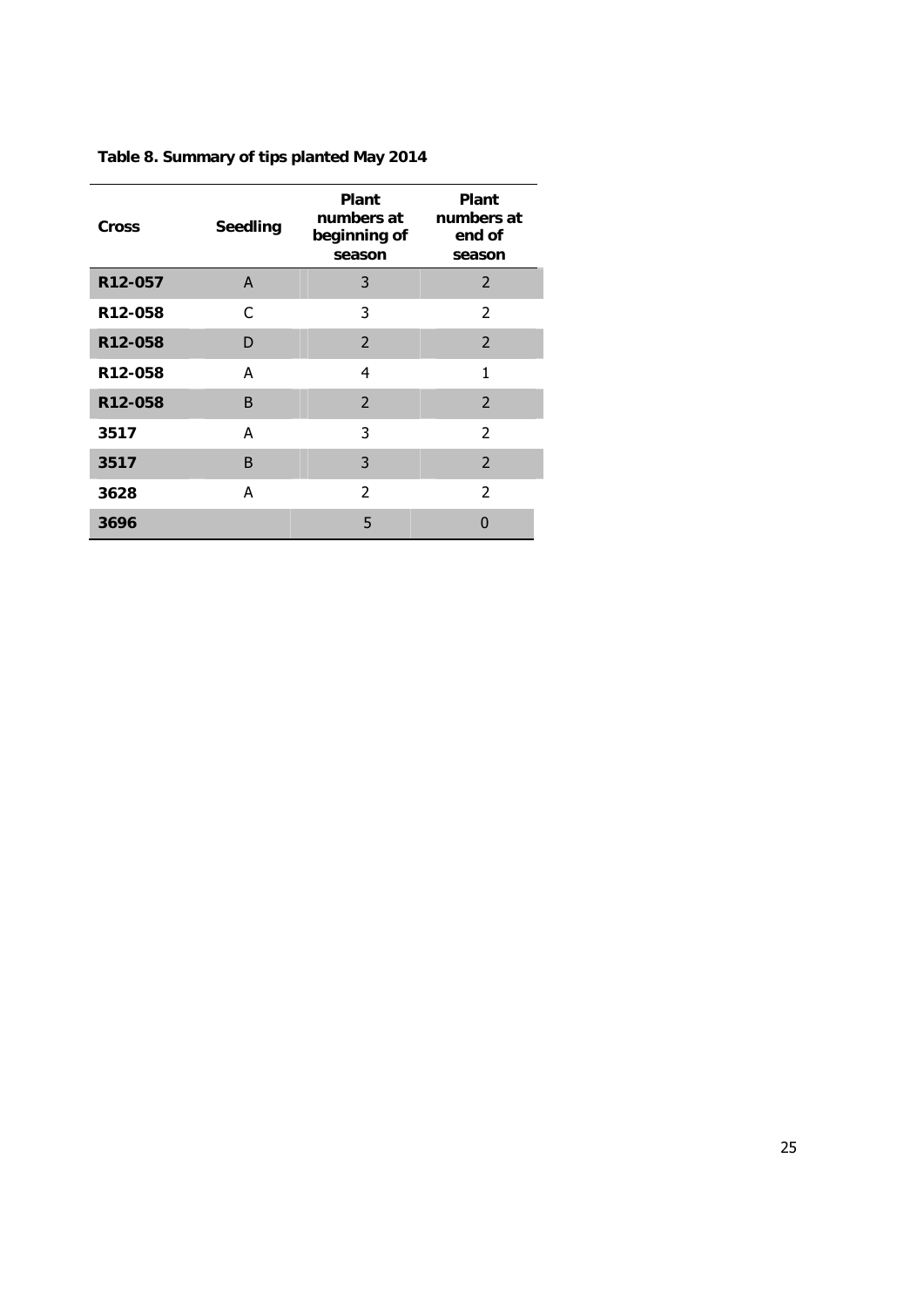| <b>Cross</b> | <b>Seedling</b> | Plant<br>numbers at<br>beginning of<br>season | <b>Cross</b> | <b>Seedling</b> | Plant<br>numbers at<br>beginning of<br>season |
|--------------|-----------------|-----------------------------------------------|--------------|-----------------|-----------------------------------------------|
| R12-023      | A               | $\overline{2}$                                | 3517         | A               | $\mathbf{1}$                                  |
| R12-023      | B               | $\overline{2}$                                | 3517         | B               | $\mathbf{1}$                                  |
| R12-049      | $\overline{A}$  | $\overline{2}$                                | 3517         | $\mathsf{C}$    | $\mathbf{1}$                                  |
| R12-049      | B               | $\overline{2}$                                | 3517         | D               | $\mathbf{1}$                                  |
| R12-049      | $\mathsf{C}$    | $\overline{2}$                                | 3517         | E               | $\mathbf{1}$                                  |
| R12-053      | A               | $\overline{2}$                                | 3628         | A               | $\mathbf{1}$                                  |
| R12-053      | B               | $\overline{2}$                                | 3628         | B               | $\mathbf{1}$                                  |
| R12-053      | A               | 4                                             | 3628         | C               |                                               |
| R12-056      | A               | $\overline{2}$                                | 3629         |                 |                                               |
| R12-056      | B               | $\overline{2}$                                | 3631         |                 | $\mathbf{1}$                                  |
| R12-057      | $\overline{A}$  | $\overline{2}$                                | 3661         |                 | $\overline{2}$                                |
| R12-057      | B               | $\overline{2}$                                | 3680         | A               | 1                                             |
| R12-057      | $\overline{C}$  | $\overline{2}$                                | 3680         | B               | $\overline{2}$                                |
| R12-058      | B               | $\overline{2}$                                | 3680         | C               | 2                                             |
| R12-058      | $\mathsf{C}$    | $\overline{2}$                                | 3695         | $\mathsf{A}$    | $\overline{2}$                                |
| R12-058      | D               | $\overline{2}$                                | 3695         | B               | $\overline{2}$                                |
| R12-058      | E               | $\overline{2}$                                | 3696         |                 | $\mathbf{1}$                                  |
| R12-058      | F               | $\overline{2}$                                | 3698         |                 | $\mathbf{1}$                                  |
| R12-058      | G               | $\overline{2}$                                |              |                 |                                               |

**Table 9. Mother plants planted in May 2014 for second season assessment and runnering**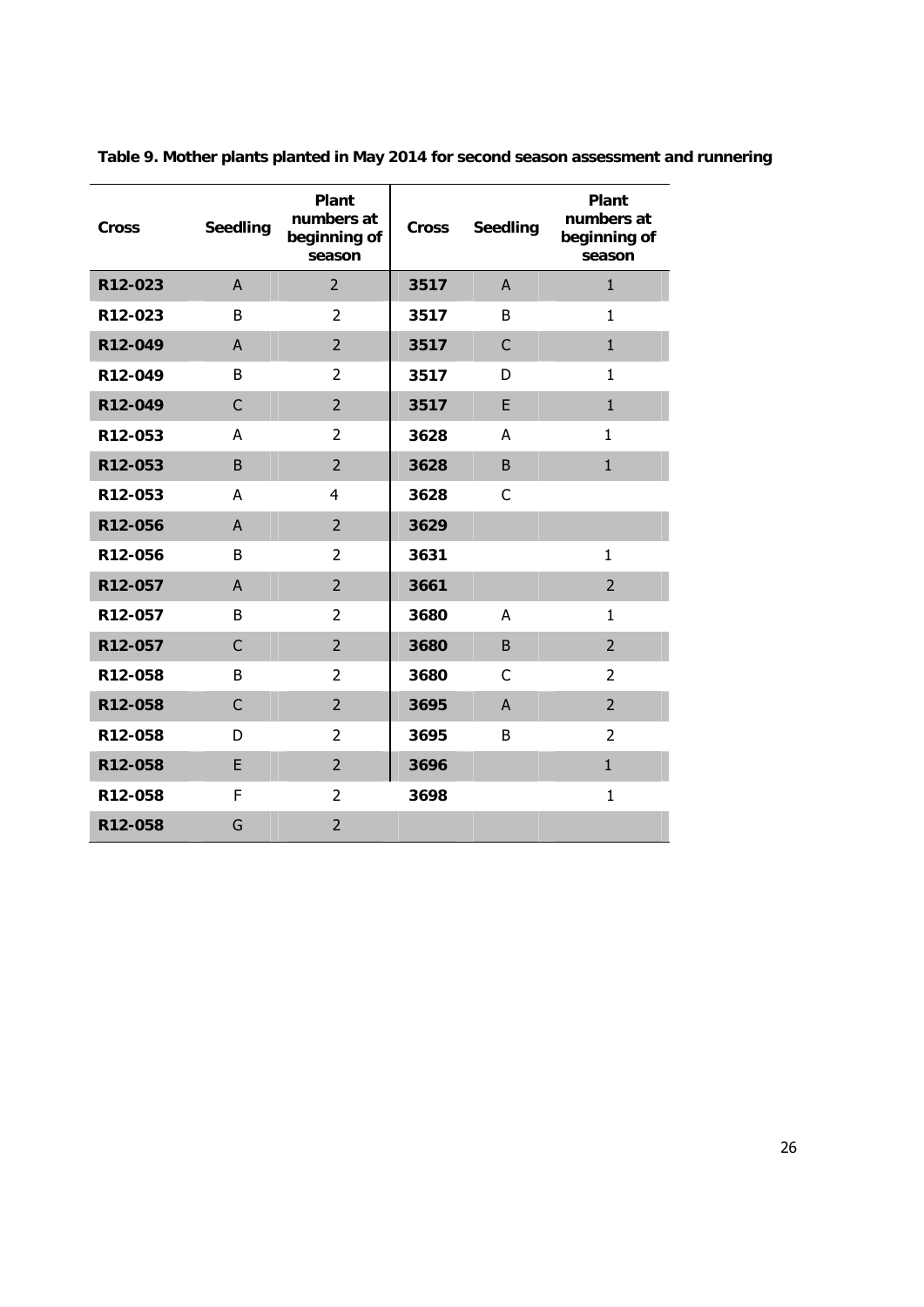| Line                            | Code   | No. of<br>stakes | <b>Progressive comments</b>                                                                                                                                                                                                                                                     |
|---------------------------------|--------|------------------|---------------------------------------------------------------------------------------------------------------------------------------------------------------------------------------------------------------------------------------------------------------------------------|
| 29 (ex Old                      |        | $\bf{0}$         | Large fruit, misshapen, flavour below-average, nice                                                                                                                                                                                                                             |
| 3071 from<br>2009)              |        |                  | texture, a bit bland, below-average, watery, low sugar,<br>no good, firm, colour good, shape good, sweetness,<br>firm, average taste, fibrous                                                                                                                                   |
| 45 (ex Qld<br>2009<br>3229/61)  |        | 0                | Long fruit, white shoulders, firm, taste below-average,<br>no fruit ready to eat, maybe next week, bland, below-<br>average, watery, low sugar, bland, tasteless, no good,<br>firm, colour good, shape good, below-average                                                      |
| 155 (ex Old<br>2009,<br>3229/9) |        | $\mathbf{1}$     | Big white shoulders, bad shape, taste average, very<br>firm, flavour no good, below-average, watery, low<br>sugar, firm, acidic, some okay, close to average for<br>taste and other qualities, sweetness and astringent, firm<br>and fibrous                                    |
| 3330                            |        | 0                | No ripe fruit as at 11 Sept                                                                                                                                                                                                                                                     |
| 3331                            |        | $\bf{0}$         | Poor watery taste, tasteless, watery, misshapen, bland,<br>firm, sugarless, no good, bland, sugarless, firm and<br>poor taste, bitter, no sugar, plenty of fruit now                                                                                                            |
| 3343                            |        | 0                | No ripe fruit as at 11 Sept                                                                                                                                                                                                                                                     |
| 3345                            |        | $\bf{0}$         | One suspected Fusarium, firm, powdery mildew, pithy,<br>floury, very poor, mealy, dry, tasteless, watery, some<br>dry, prolific flowers and fruit, diseased leaves and fruit,<br>bland, watery, plenty of fruit, misshapen fruit                                                |
| 3360                            |        | 0                | Two plants with <i>Fusarium</i> , watery, soft, no sugar,<br>misshapen, bland, average flavour, firm, okay,<br>sweetness, soft, bad taste, some firm, bland, no sugar,<br>not good                                                                                              |
| 3427                            |        | $\mathbf{1}$     | Watery, some flavour, some sugar, average taste,<br>flowery, powdery mildew, sugar/acid balance, soft,<br>taste okay                                                                                                                                                            |
| 3448                            |        | $\overline{2}$   | Small amount flowering, no ripe fruit, plenty of fruit,<br>firm, started out bland, sugarless, firm, tasteless,<br>astringent, good shape, but taste improving with time                                                                                                        |
| 3460                            |        | $\mathbf{1}$     | Watery, fair taste, slightly soft, good flavour, small fruit,<br>okay, about average sweetness & flavour                                                                                                                                                                        |
| <b>W1 x W1</b>                  | 11-001 | 0                | No good, soft, bland, no sugar, misshapen, badly<br>misshapen fruit, sugarless, misshapen, some<br>sweetness in some, poor taste, misshapen                                                                                                                                     |
| <b>W1 x W11</b>                 | 11-006 | $\mathbf 0$      | First fruit colour below-average, taste, shape okay, a<br>bit watery, some flavour, some no flavour, firm,<br>flowery, watery, variable, good shape, conical firm,<br>potential for good flavour, soft, watery, bland, soft,<br>misshapen, bland, sugarless, watery, astringent |

### **Table 10. Summary of fruit assessment over 2012 season**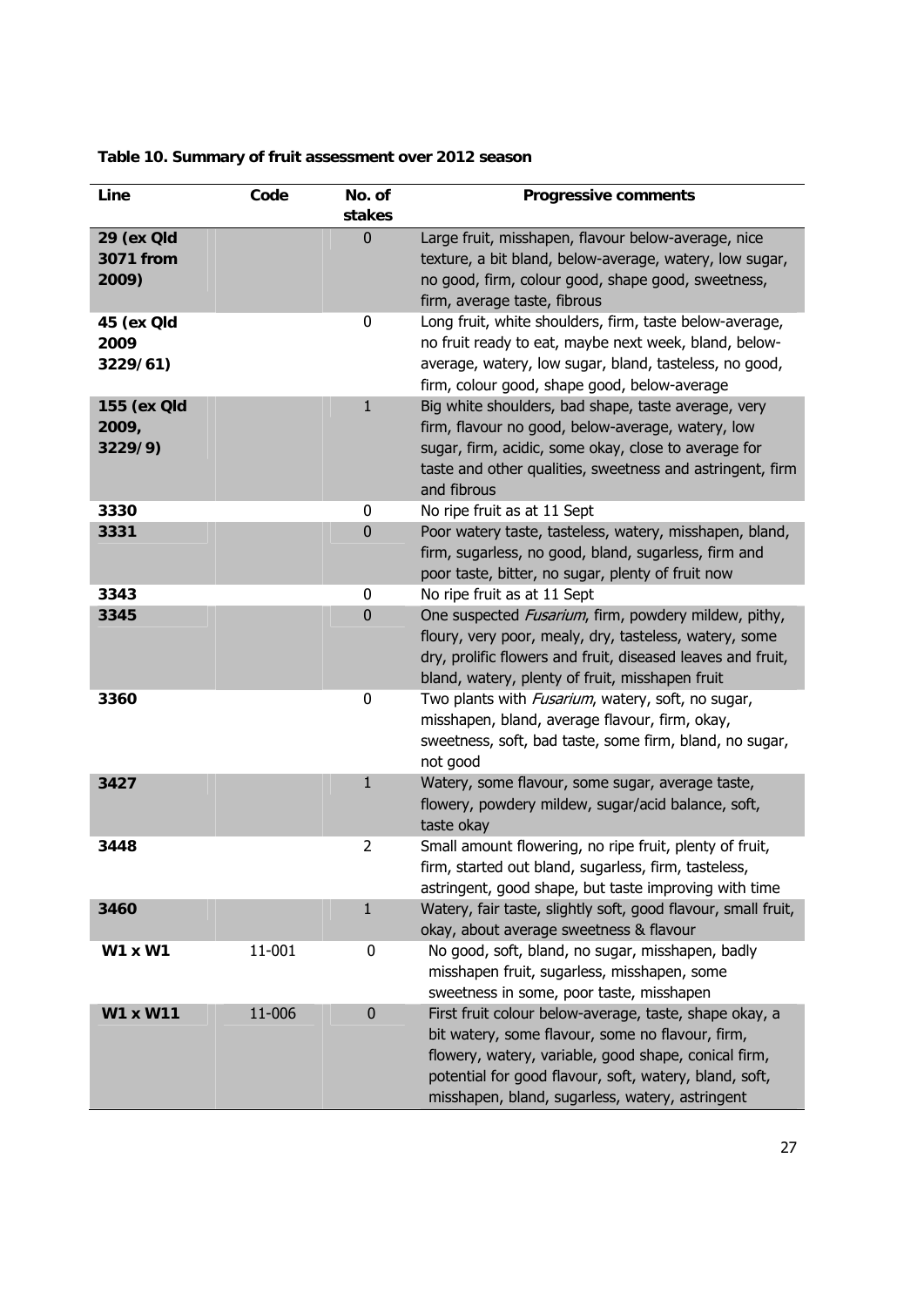| Line            | Code    | No. of       | <b>Progressive comments</b>                                                                                                                                                                                                                                                                                                                           |
|-----------------|---------|--------------|-------------------------------------------------------------------------------------------------------------------------------------------------------------------------------------------------------------------------------------------------------------------------------------------------------------------------------------------------------|
|                 |         | stakes       |                                                                                                                                                                                                                                                                                                                                                       |
| <b>W1 x W13</b> | 11-007  | 3            | First fruit orangey, globular, seedy, flavour below-<br>average, texture soapy, below-average, texture good,<br>tasteless, sour, watery, acidic, one has some sugar,<br>flavour okay (one to watch), some good, some bad, bit<br>soft, plenty of fruit, good shape, some no good,<br>average taste, a bit soft, some good flavour, some<br>ugly fruit |
| W1 x W14        | 11-004  | 7            | Fruit, flavour, shape, colour all average, conical, some<br>powdery mildew, some mealy some not, taste<br>average, not very sweet, large fruit, wedge shape,<br>prolific flowers, watery, soft, flavour below-average,<br>some sweetness, bland, variable, mix of soft and firm<br>fruit, watery, sugarless, misshapen, some are good,<br>tasteless   |
| <b>W1 x W16</b> | 11-008  | 5            | Small, globular, soft, tasteless, fruit some hidden,<br>below-average flavour, mealy, poor taste, not good,<br>soft, taste okay, soft, prolific flowers, some good,<br>some bad, plenty of fruit, good shape, watery, some<br>sugar in some, some okay, some misshapen, plenty of<br>fruit, small fruit, soft, tasteless, misshapen                   |
| <b>W1 x W7</b>  | 11-002  | 0            | One possible <i>Fusarium</i> , mealy, poor taste, not a good<br>berry, no taste, soft, some firm, watery, no good,<br>prolific flowers and fruit, watery, soft, bland,<br>misshapen, soft, some flavour, tangy, sour, plenty of<br>fruit, some poor, misshapen, watery, bland, a little bit<br>of sugar in some, soft                                 |
| <b>W1 x W8</b>  | 11-003  | $\bf{0}$     | Poor shape, below-average taste, odd shape, unusual<br>neck, taste okay, some good and some bad,<br>misshapen shoulders, floury, sweet, firm, watery, soft,<br>poor taste, prolific flowers and fruit, firm, watery,<br>bland, plenty of fruit, misshapen, bland, sugarless,<br>tasteless, plenty of fruit                                            |
| <b>W1 x W9</b>  | 11-005  | 1            | Firm, orange colour, poor flavour, tasteless, watery, no<br>sugar, bland, watery, not good, not good, astringent,<br>watery, tasteless                                                                                                                                                                                                                |
| <b>W10 x W5</b> | 11-038  | $\pmb{0}$    | Bad powdery mildew, poor taste, bland, watery                                                                                                                                                                                                                                                                                                         |
| <b>W11 x W5</b> | 11-039  | $\mathbf{1}$ | Early fruit very soft, taste okay, floury, very pale, pink<br>colouring, flavour below-average, many runners, no<br>fruit, powdery mildew, one plant okay and tagged, no<br>flowers, no fruit, no good, some okay, soft, no good,<br>misshapen watery, bland                                                                                          |
| <b>W11 x W6</b> |         | $\mathbf 0$  | Many runners, no ripe fruit at 11 Sept, powdery<br>mildew                                                                                                                                                                                                                                                                                             |
| W12 x W5        | 11-044* | 0            | No ripe fruit as at 11 Sept                                                                                                                                                                                                                                                                                                                           |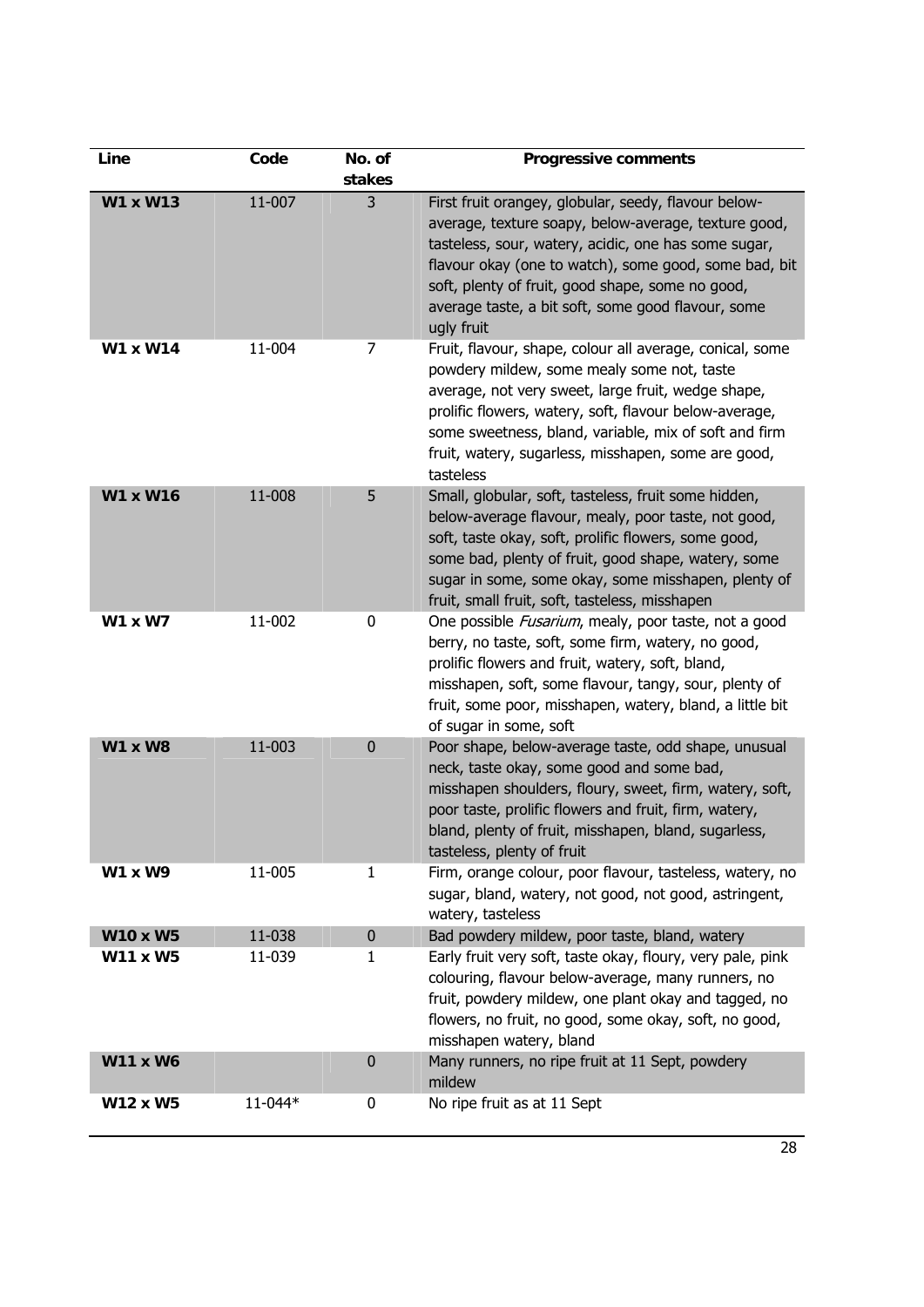| Line            | Code    | No. of<br>stakes | <b>Progressive comments</b>                                                                                                                                                            |
|-----------------|---------|------------------|----------------------------------------------------------------------------------------------------------------------------------------------------------------------------------------|
| <b>W12 x W8</b> |         | 0                | Powdery mildew on a number of plants, very compact,<br>protruding seed, perfumed, taste not good                                                                                       |
| W13 x W1        |         | $\mathbf{1}$     | Watery, soft, tasteless at first but sugar and flavour<br>improving over the season                                                                                                    |
| W13 x W11       |         | $\overline{2}$   | Plenty of powdery mildew, sour, misshapen, some<br>flavour, good sugar, okay taste, some sweetness &<br>flavour, average                                                               |
| <b>W13 x W9</b> |         | $\mathbf 0$      | No ripe fruit as at 11 Sept                                                                                                                                                            |
| W14 x W13       |         | 0                | No ripe fruit as at 11 Sept                                                                                                                                                            |
| W17 x W19       | 11-064  | $\mathbf{1}$     | Late to fruit, firm, some sugar, average flavour,<br>below-average taste                                                                                                               |
| W17 x W21       | 11-066  | $\overline{2}$   | Fusarium on one plant, tasteless, watery, some taste,<br>okay, a little bit soft                                                                                                       |
| W18 x W19       | 11-070  | $\pmb{0}$        | Fruit firm, seedy                                                                                                                                                                      |
| W19 x W12       | 11-079  | $\mathbf 0$      | No ripe fruit as at 11 Sept                                                                                                                                                            |
| W2 x W17        |         | $\mathbf{1}$     | Fruit watery, poor taste, tasteless, watery, soft, no<br>sugar, some pale in colour, white inside                                                                                      |
| W20 x W12       | 11-083  | $\mathbf 0$      | Late to fruit, soft, watery, some sweetness, only one<br>ripe fruit average, watery, firm                                                                                              |
| W20 x W21       | 11-081  | $\pmb{0}$        | No ripe fruit as at 11 Sept                                                                                                                                                            |
| W21 x W12       | 11-086  | $\mathbf{1}$     | Late to fruit, sour, no taste, no good                                                                                                                                                 |
| W22 x W12       | 11-088  | $\pmb{0}$        | No ripe fruit as at 11 Sept                                                                                                                                                            |
| <b>W3 x W2</b>  | 11-042* | 0                | Late to fruit, watery, no sugar, acidic, tasteless                                                                                                                                     |
| <b>W4 x W1</b>  | 11-043* | $\pmb{0}$        | No ripe fruit as at 11 Sept, powdery mildew, Fusarium                                                                                                                                  |
| W7 x W13        |         | 5                | Early to fruit, conical, started out tasting good, firm<br>but becoming watery later                                                                                                   |
| <b>W7 x W7</b>  | 11-009  | $\mathbf 0$      | Conical, slightly floury/mealy, soft, watery, tasteless,<br>misshapen, bland                                                                                                           |
| <b>W8 x W2</b>  |         | $\mathbf 0$      | Late to fruit, early fruit seedy and tasteless, getting<br>better                                                                                                                      |
| <b>W9 x W10</b> |         | $\mathbf{1}$     | Early to fruit, conical, orangey, average firmness,<br>seed on fruit germinating and producing leaves.<br>Generally bland/watery, couple of plants with<br>Fusarium and powdery mildew |

 $* =$  speculative cross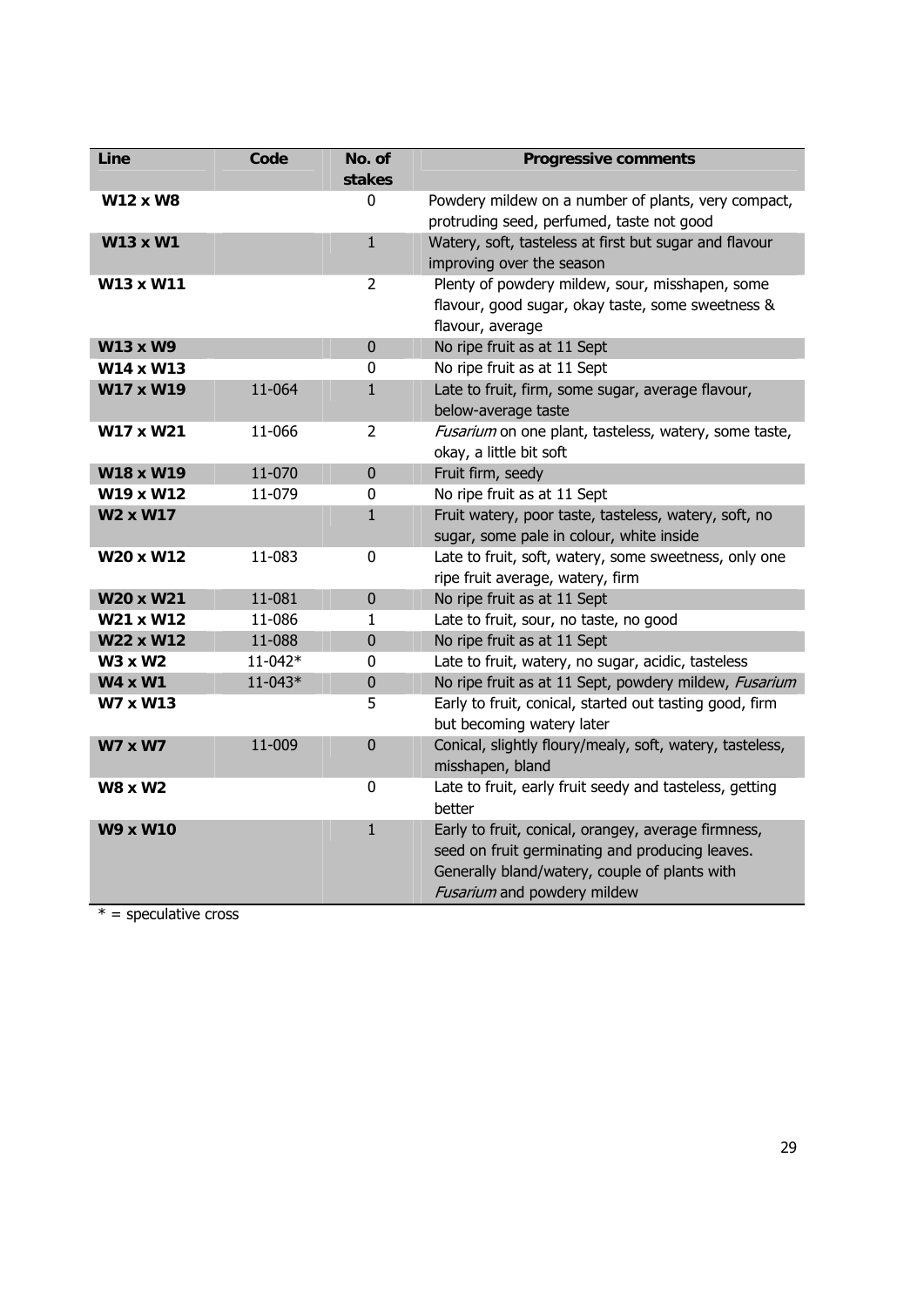| Cross                             | <b>Alternate</b><br>designation stakes | No. of |  |  |
|-----------------------------------|----------------------------------------|--------|--|--|
| W1 x W14                          | 11-004                                 | 4      |  |  |
| <b>W11 x W5</b>                   | 11-039                                 | 1      |  |  |
| W13 x W1                          |                                        | 1      |  |  |
| W17 x W21                         | 11-066                                 | 1      |  |  |
| W <sub>20</sub> x W <sub>12</sub> | 11-083                                 | 1      |  |  |
| W1 x W16                          |                                        | 3      |  |  |
| W7 x W13                          |                                        | 5      |  |  |

**Table 11. Summary of lines retained to go forward to 2013 season** 

**Table 12. Status of lines as at 4 October 2013** 

| Line<br>(SAI) | No.<br>planted | No.<br>staked | Line<br>(DEEDI) | No.<br>planted | No.<br>staked  | Line<br>(DEEDI) | No.<br>planted | No.<br>staked  |
|---------------|----------------|---------------|-----------------|----------------|----------------|-----------------|----------------|----------------|
| 12-018*       | 68             | $\mathbf 0$   | 3507P           | 32             | $\mathbf 0$    | 3663A*          | 87             | $\bf{0}$       |
| 12-023        | 320            | 5             | 3515P           | 180            | 4              | 3664A*          | 100            | 0              |
| 12-045*       | 445            | $\mathbf 0$   | 3516P*          | 32             | $\mathbf{0}$   | 3665A*          | 170            | $\mathbf 0$    |
| 12-046        | 170            | 0             | 3517P           | 268            | 14             | 3666A           | 72             | 1              |
| 12-049        | 670            | 3             | 3546A*          | 21             | $\mathbf{0}$   | 3667A*          | 84             | $\bf{0}$       |
| $12 - 051*$   | 10             | 0             | 3590A           | 70             | 3              | 3668A*          | 100            | 0              |
| R12-053*      | 472            | $\mathbf 0$   | 3591A*          | 140            | $\mathbf{0}$   | 3669A*          | 81             | $\mathbf 0$    |
| R12-054       | 19             | 0             | 3593A*          | 112            | $\mathbf 0$    | 3670A*          | 26             | 0              |
| R12-055*      | 100            | $\mathbf 0$   | 3624A*          | 32             | $\mathbf{0}$   | 3679A           | 60             | 3              |
| R12-056       | 811            | 8             | 3627A           | 55             | $\overline{7}$ | 3680P           | 310            | $\overline{7}$ |
| R12-057       | 290            | 9             | 3628A           | 160            | $\overline{7}$ | 3695P           | 83             | $\overline{2}$ |
| R12-058       | 300            | 10            | 3629A           | 80             | 3              | 3661A           | 17             | 0              |
| R12-059*      | 200            | $\pmb{0}$     | 3630A*          | 91             | $\mathbf 0$    | 3696P           | 144            | 3              |
|               |                |               | 3631A           | 227            | 4              | 3698P           | 80             | $\overline{7}$ |
|               |                |               | 3662A*          | 125            | $\mathbf{0}$   |                 |                |                |
| <b>Total</b>  | 3875           | 34            |                 | 1625           | 42             |                 | 1397           | 23             |

\* Lines culled for non-performance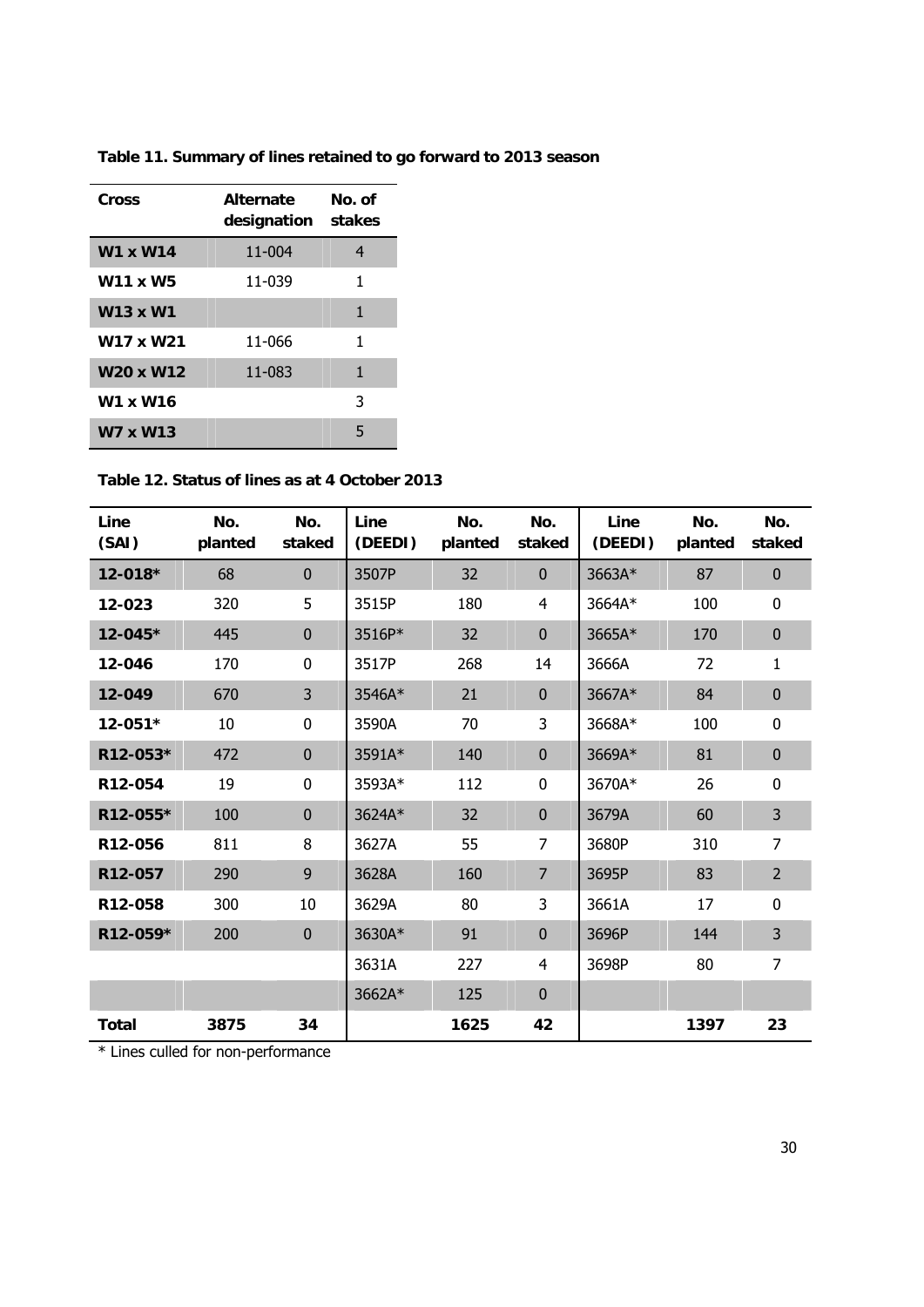| Line          | No.<br>berries<br>picked | Weight<br>(g) | <b>Flavour</b> | <b>Firmness</b> | Quality Colour |     | <b>Internal</b><br>colour | Comment                                                                                                                           |
|---------------|--------------------------|---------------|----------------|-----------------|----------------|-----|---------------------------|-----------------------------------------------------------------------------------------------------------------------------------|
| <b>BM1202</b> | 61                       | 1146          | 1.3            | 2.5             | 1.0            | 1.5 | 1.8                       | Colletotrichum, Botrytis, unmarketable                                                                                            |
| <b>BM1203</b> | 70                       | 2008          | 2.4            | 3.2             | 1.9            | 2.6 | 2.4                       | Seedy, misshapen, firm, large, acidic, no sugar,<br>tasteless, unmarketable                                                       |
| <b>BM1204</b> | 119                      | 2998          | 2.3            | 2.0             | 1.8            | 2.3 | 2.6                       | Seedy, misshapen, soft, Botrytis, unmarketable                                                                                    |
| W1 x W14      | 79                       | 2088          | 2.0            | 3.3             | 2.0            | 2.5 | 2.5                       | First berry 20 June. Ugly fruit, firm with good taste<br>early then becoming tasteless. Botrytis,<br>Colletotrichum, unmarketable |
| W1 x W14 (1)  | 72                       | 1642          | 2.2            | 2.1             | 1.8            | 2.5 | 2.4                       | Varied size and shape, pale in colour, acidic, soft,<br>Botrytis, unmarketable                                                    |
| W1 x W14 (3)  | 66                       | 1568          | 1.7            | 1.7             | 1.4            | 1.6 | 1.7                       | Elongated, big shoulders, Colletotrichum, Botrytis,<br>unmarketable                                                               |
| W1 x W14 (4)  | 30                       | 745           | 2.5            | 2.3             | 1.8            | 2.3 | 2.3                       | Misshapen, elongated ugly fruit, Colletotrichum,<br>unmarketable                                                                  |
| W1 x W16 (1)  | 120                      | 1777          | 2.5            | 1.8             | 1.5            | 2.3 | 2.3                       | Sweet, good taste but soft, white shoulders,<br>Botrytis, Colletotrichum, unmarketable                                            |
| W1 x W16 (2)  | 77                       | 1050          | 2.7            | 1.7             | 1.7            | 2.3 | 2.5                       | Mealy, soft, small, seedy, Colletotrichum, Botrytis,<br>unmarketable. Started out sweet but became<br>tasteless                   |
| W1 x W16 (3)  | 97                       | 1620          | 2.4            | 2.1             | 1.9            | 2.8 | 2.5                       | Highly variable in size, misshapen, no sugar.<br>Colletotrichum, Botrytis, unmarketable                                           |
| W1 x W16 (3)  | 94                       | 1809          | 1.8            | 1.7             | 1.3            | 1.5 | 1.8                       | Misshapen, no sugar, white shoulder,<br>Colletotrichum, Botrytis, unmarketable                                                    |

**Table 13. Assessment of lines held over from 2012**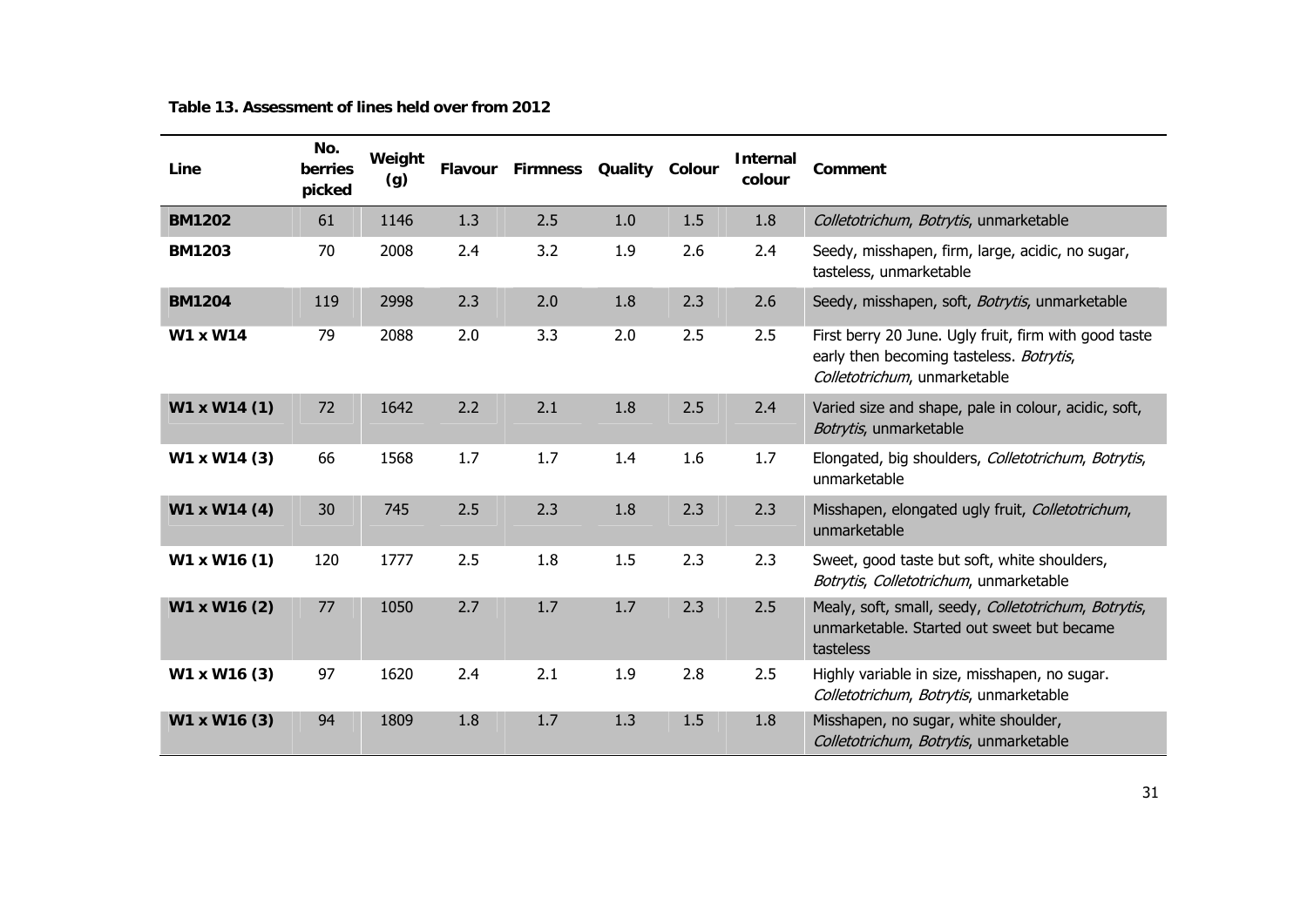| Line          | No.<br><b>berries</b><br>picked | Weight<br>(g) | <b>Flavour</b>           | <b>Firmness Quality</b> |                          | Colour | <b>Internal</b><br>Colour | Comment                                                                                    |
|---------------|---------------------------------|---------------|--------------------------|-------------------------|--------------------------|--------|---------------------------|--------------------------------------------------------------------------------------------|
| W1 x W16 (5)  | 58                              | 973           | 2.0                      | 3.0                     | 2.0                      | 2.0    | 2.0                       | Acidic, misshapen, Colletotrichum, Botrytis, white<br>shoulder, unmarketable               |
| W7 x W13 (1)  | 40                              | 552           | 2.5                      | 2.3                     | 1.8                      | 2.3    | 2.5                       | Elongated fruit, seedy, no sugar, Colletotrichum,<br>unmarketable                          |
| W7 x W13 (2)  | 42                              | 658           | 2.8                      | 2.3                     | 2.5                      | 2.3    | 2.3                       | No sugar, Colletotrichum, Botrytis, unmarketable                                           |
| W7 x W13 (3)  | 31                              | 374           | $\overline{\phantom{a}}$ |                         | $\overline{\phantom{a}}$ |        | -                         | No sugar, Colletotrichum, Botrytis, unmarketable                                           |
| W7 x W13 (4)  | 65                              | 1333          | 2.3                      | 2.3                     | 1.9                      | 2.5    | 2.8                       | Fruit hidden in canopy, seedy, medium size,<br>Colletotrichum, unmarketable                |
| W11 x W5 (1)  | 19                              | 360           | 2.5                      | 2.0                     | 2.0                      | 2.0    | 2.0                       | Botrytis, Colletotrichum, unmarketable                                                     |
| W17 x W21 (1) | 22                              | 196           |                          |                         |                          |        |                           | Nothing near marketable, Colletotrichum, Botrytis                                          |
| W20 x W12     | 64                              | 954           | 1.5                      | 3.8                     | 1.3                      | 2.2    | 2.3                       | Colletotrichum, firm, elongated, white shoulder,<br>Colletotrichum, Botrytis, unmarketable |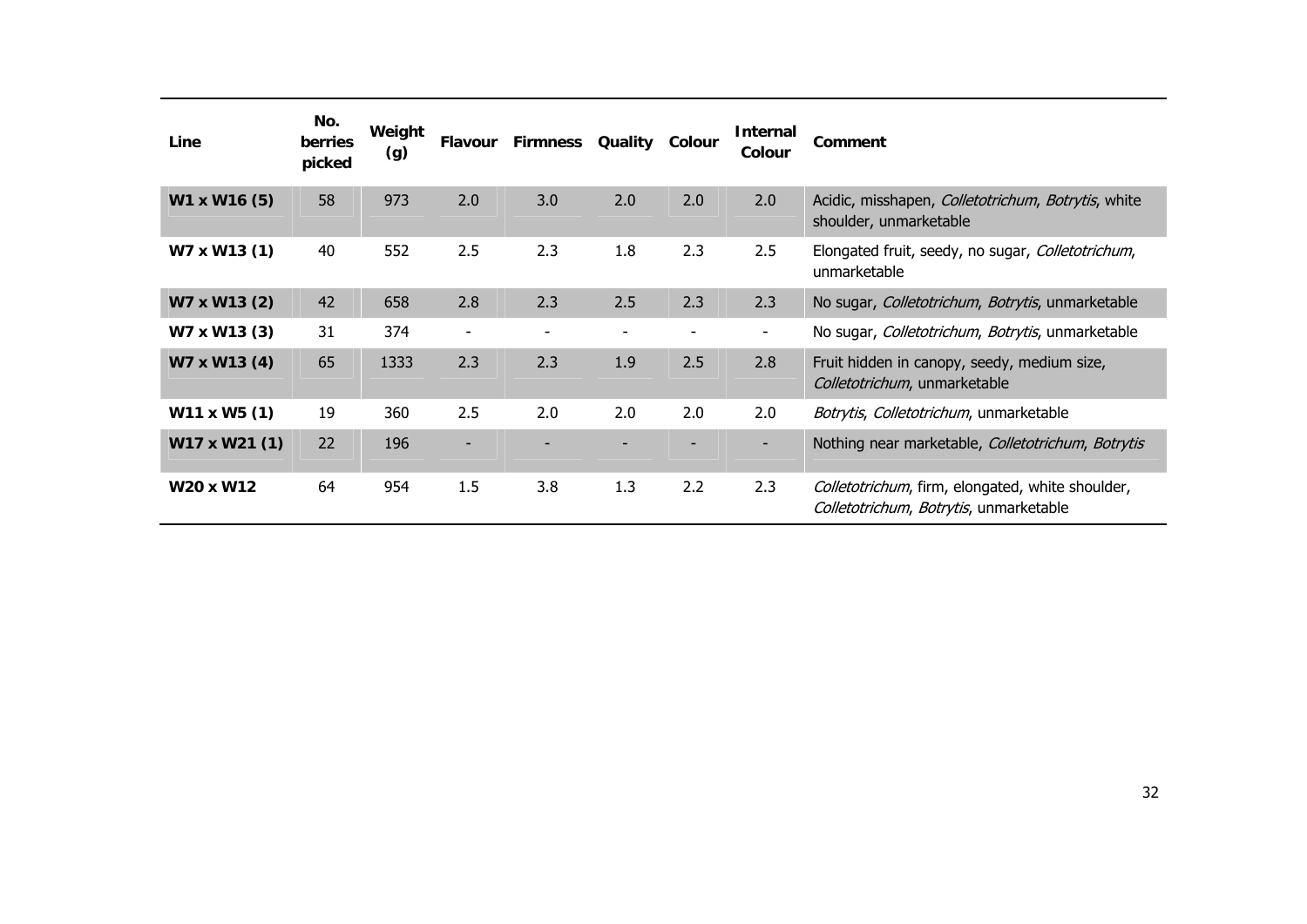|         | Southern node           |                      | Southern node        |                         |                      |  |  |  |
|---------|-------------------------|----------------------|----------------------|-------------------------|----------------------|--|--|--|
| Line    | No. plants in<br>ground | No. plants<br>staked | Line                 | No. plants in<br>ground | No. plants<br>staked |  |  |  |
| $W13-1$ | 52                      | $\mathbf{1}$         | W13-26               | 68                      | $\mathbf 0$          |  |  |  |
| $W13-2$ | 36                      | $\mathbf 0$          | W13-27               | 32                      | $\mathbf 0$          |  |  |  |
| $W13-4$ | 76                      | $\mathbf 0$          | W13-29               | 464                     | $\mathbf{1}$         |  |  |  |
| W13-6   | 56                      | $\mathbf 0$          | W13-30               | 332                     | $\overline{9}$       |  |  |  |
| W13-8   | 40                      | $\mathbf 0$          | W13-31               | 288                     | $\overline{2}$       |  |  |  |
| W13-9   | 140                     | $\pmb{0}$            | W13-32               | 105                     | $\pmb{0}$            |  |  |  |
| W13-10  | 104                     | $\mathbf{1}$         | <b>Total</b>         |                         | 54                   |  |  |  |
| W13-11  | 101                     | $\mathbf{1}$         | <b>Northern node</b> |                         |                      |  |  |  |
| W13-12  | 128                     | $\mathbf{1}$         | 3758                 | 148                     | 15                   |  |  |  |
| W13-14  | 132                     | 3                    | 3764                 | 288                     | 20                   |  |  |  |
| W13-15  | 216                     | 5                    | 3765                 | 132                     | $\mathbf 0$          |  |  |  |
| W13-16  | 72                      | $\mathbf{1}$         | 3831                 | 29                      | $\mathbf 0$          |  |  |  |
| W13-17  | 172                     | 3                    | 3832                 | 292                     | 5                    |  |  |  |
| W13-18  | 136                     | $\mathbf 1$          | 3838                 | 24                      | $\mathbf{1}$         |  |  |  |
| W13-20  | 104                     | $\mathbf{1}$         | 3846                 | 212                     | 8                    |  |  |  |
| W13-21  | 84                      | $\overline{4}$       | 3843                 | 80                      | 5                    |  |  |  |
| W13-22  | 40                      | $\mathbf 0$          | 3845                 | 256                     | 19                   |  |  |  |
| W13-23  | 124                     | $\overline{2}$       | 3842                 | 28                      | $\mathbf 0$          |  |  |  |
| W13-24  | 152                     | $\mathbf{1}$         | <b>Total</b>         |                         | 66                   |  |  |  |
| W13-25  | 132                     | $\mathbf{1}$         |                      |                         |                      |  |  |  |

### **Table 14. Lines tagged as at 9 December 2014**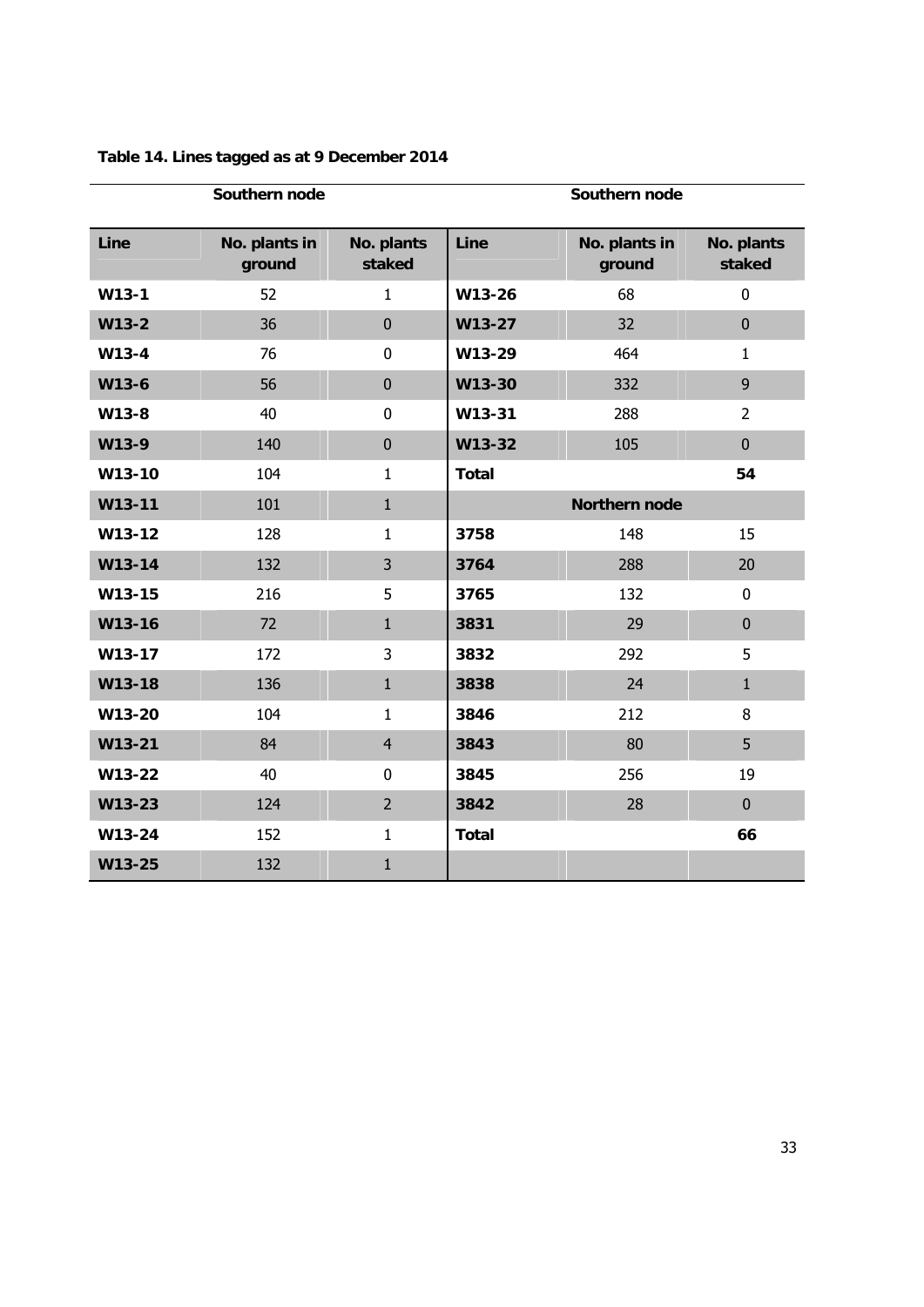| Line<br>(SAI)        | No.<br>staked | Line<br>(DEEDI) | No.<br>staked | Line<br>(DEEDI) | No.<br>staked |
|----------------------|---------------|-----------------|---------------|-----------------|---------------|
| 12-023               | (5)3          | 3515P           | (4)1          | 3666A           | (1)0          |
| 12-049               | $(3)$ 3       | 3517P           | (14)6         | 3679A           | (3)0          |
| R <sub>12</sub> -053 | (0) 2         | 3590A           | (3)0          | 3680P           | $(7)$ 3       |
| R12-056              | $(8)$ 2       | 3627A           | (7)1          | 3695P           | (2) 2         |
| R <sub>12</sub> -057 | (9)3          | 3628A           | $(7)$ 3       | 3661A           | (0) 1         |
| R <sub>12</sub> -058 | (10)8         | 3629A           | (3) 1         | 3696P           | $(3)$ 3       |
|                      |               | 3631A           | (4)1          | 3698P           | (7) 2         |
| Total                | 21            |                 | 13            |                 | 11            |

**Table 15. Status of lines held over from 2013 as at 26 February 2014\*** 

\* Numbers in brackets are the original numbers of plants staked.